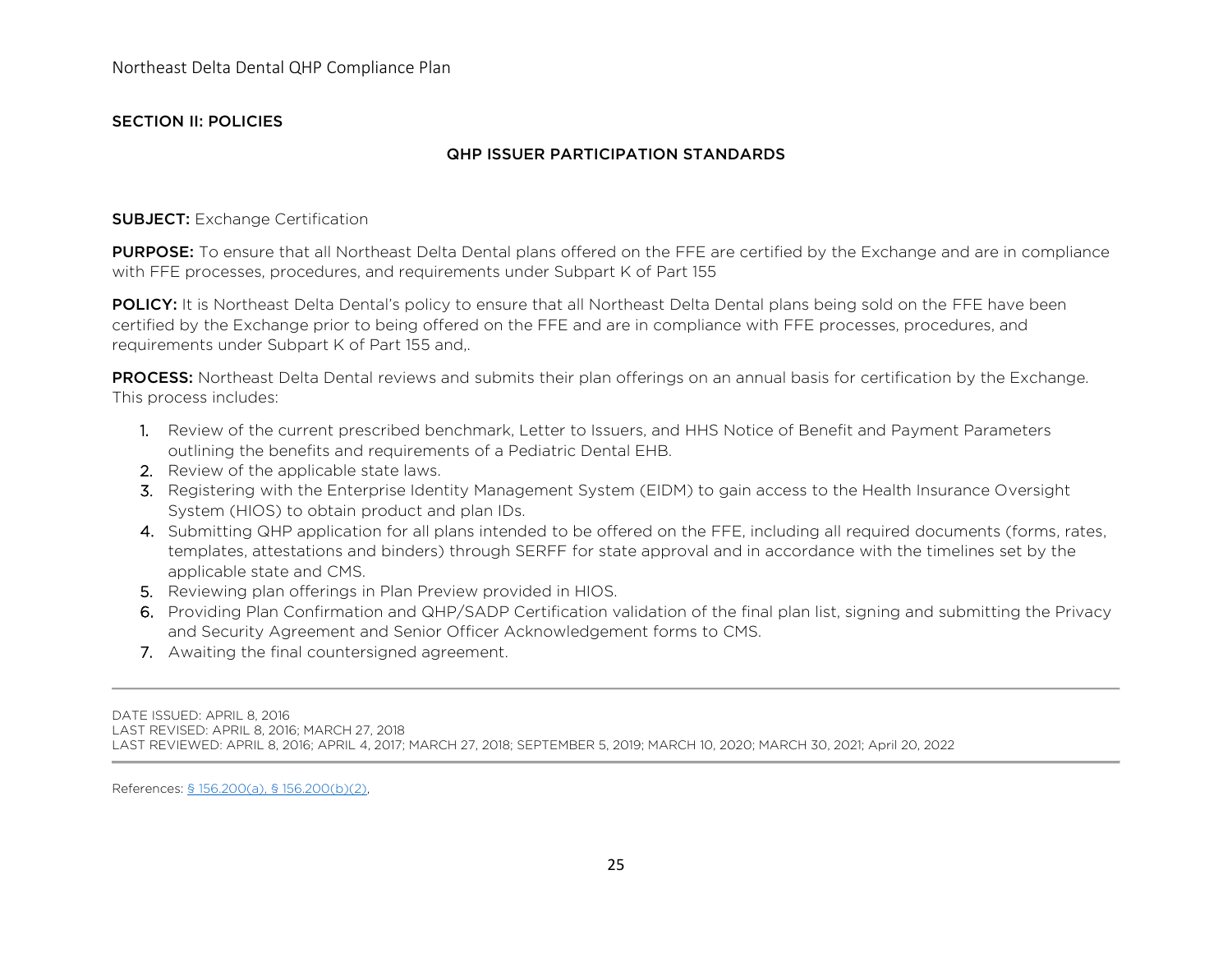### QHP ISSUER PARTICIPATION STANDARDS

**SUBJECT:** Licensure and Good Standing

PURPOSE: To ensure that Northeast Delta Dental has obtained the required licensure and certificate of good standing with the state in which the plans offered on the FFE are being sold.

POLICY: It is Northeast Delta Dental's policy to obtain the required licensure and certificate of good standing with the state in which the plans offered on the FFE are being sold.

**PROCESS:** Obtain a certificate of good standing from the respective state insurance departments.

DATE ISSUED: APRIL 8, 2016 LAST REVISED: APRIL 8, 2016; MARCH 27, 2018 LAST REVIEWED: APRIL 8, 2016; APRIL 4, 2017; MARCH 27, 2018; SEPTEMBER 5, 2019; MARCH 10, 2020; MARCH 30, 2021; April 20, 2022

References: [§ 156.200\(b\)\(4\)](https://www.law.cornell.edu/cfr/text/45/156.200)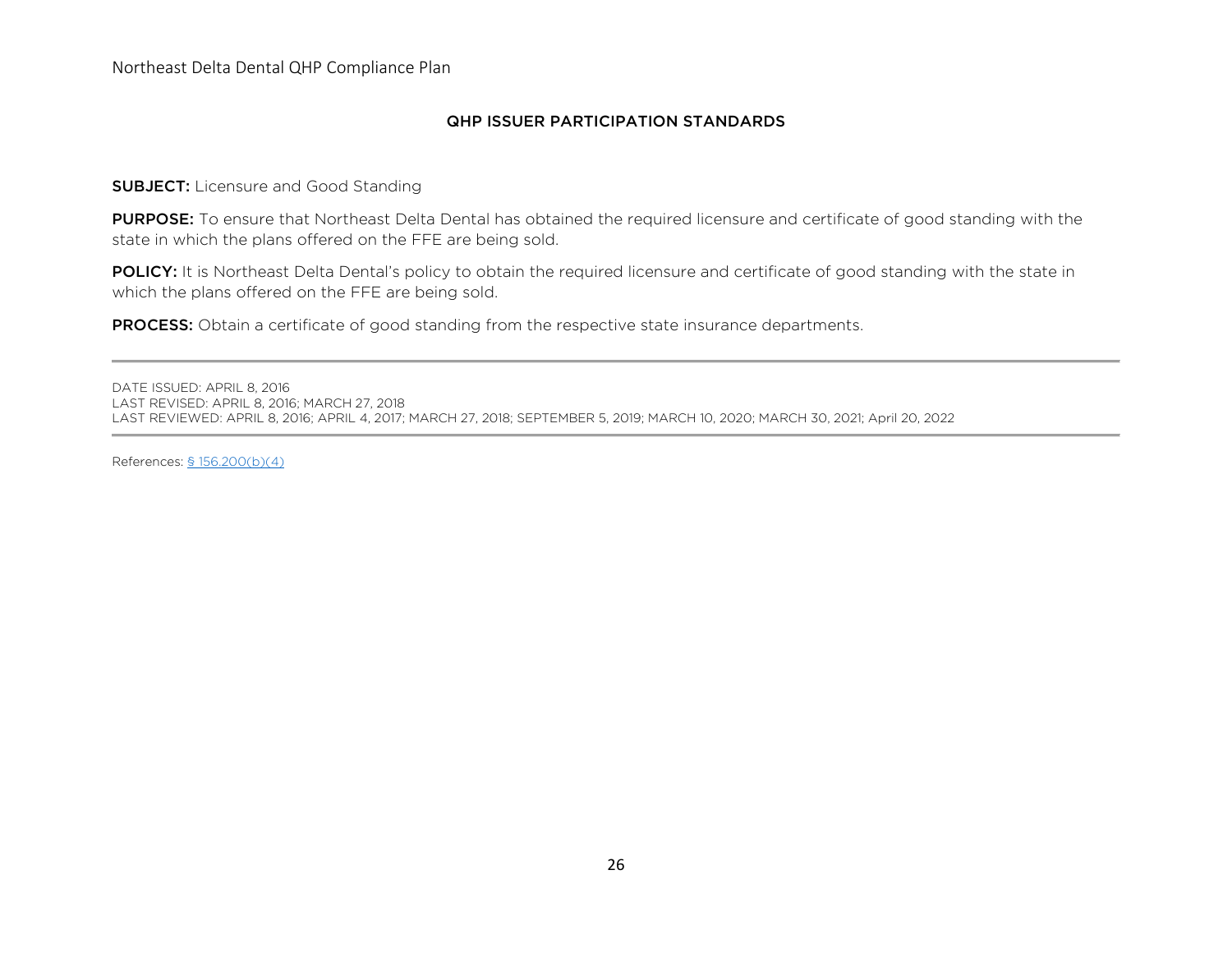## QHP ISSUER PARTICIPATION STANDARDS

#### SUBJECT: Non-Discrimination

PURPOSE: To ensure that all Northeast Delta Dental plans are offered on the FFE without discrimination on the basis of race, color, national origin, disability, age, sex, gender identity or sexual orientation.

POLICY: It is Northeast Delta Dental's policy to provide dental plans certified by the Exchange and offered on the FFE without discrimination on the basis of race, color, national origin, disability, age, sex, gender identity, sexual orientation or health status.

**PROCESS:** The open enrollment process on healthcare.gov does not question or request criteria related to race, color, national origin, disability gender identity or sexual orientation. Questions related to age are asked for the purpose of determining pediatric plans and questions related to both age and sex are asked for the purpose of determining health trends. Policy underwriting is performed on a group, not an individual, basis, and rates have been filed prior to open enrollment with a guaranteed premium.

Materials available and provided to the consumer during and after enrollment include the following statement pursuant to 45 CFR § 156.200(e):

"Northeast Delta Dental does not discriminate on the basis of race, color, national origin, disability, age, sex, gender identity, sexual orientation, or health status."

DATE ISSUED: APRIL 8, 2016 LAST REVISED: APRIL 8, 2016; MARCH 27, 2018 LAST REVIEWED: APRIL 8, 2016; APRIL 4, 2017; MARCH 27, 2018; SEPTEMBER 5, 2019; MARCH 10, 2020; MARCH 30, 2021; April 20, 2022

References: [§ 156.200\(e\)](https://www.law.cornell.edu/cfr/text/45/156.200)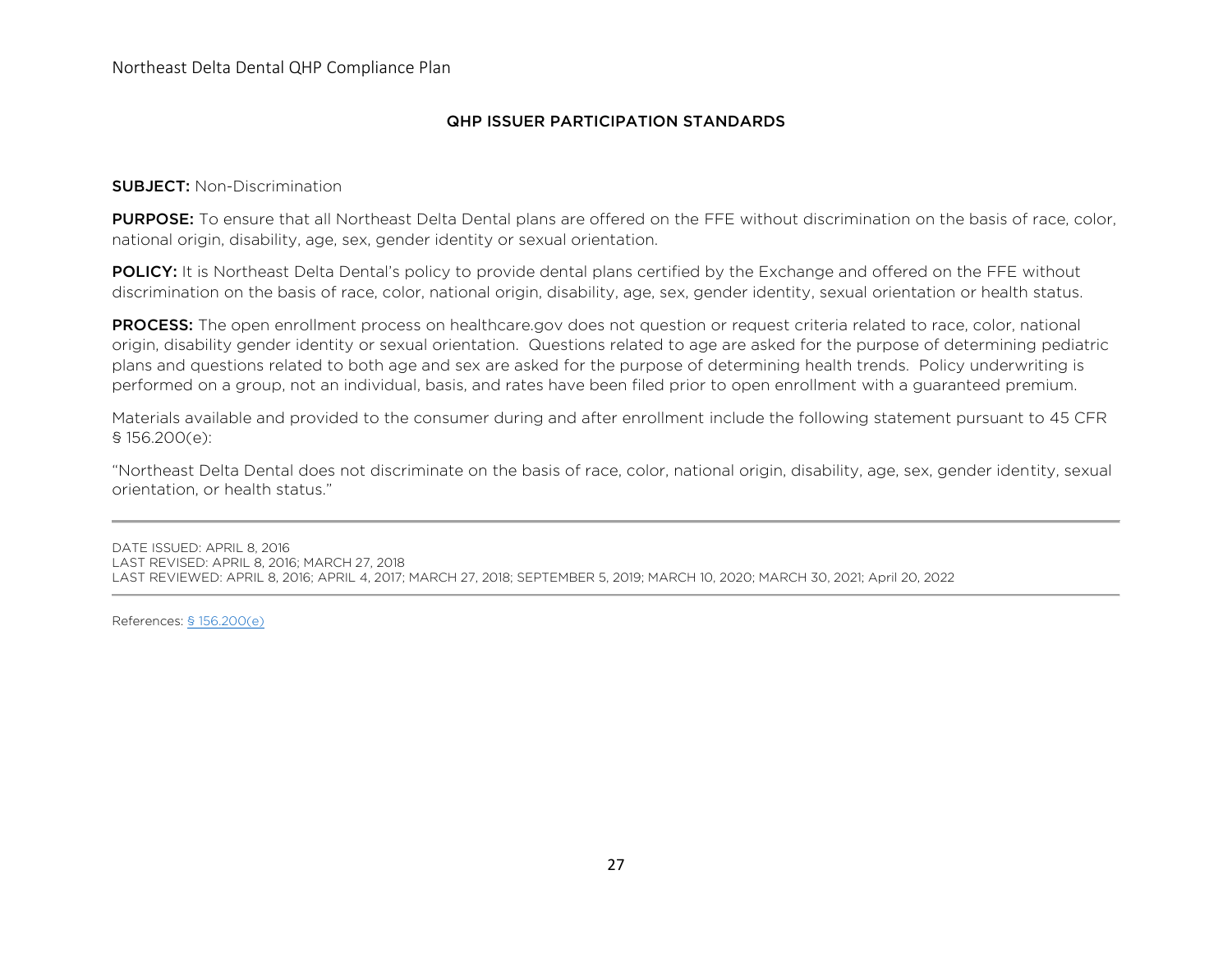### QHP ISSUER PARTICIPATION STANDARDS

## SUBJECT: Agent/Broker Compensation

PURPOSE: To ensure agents and brokers compensated for QHP plans offered through the FFE receive equal pay as the agents and brokers compensated for non-QHP plans offered outside of the FFE.

POLICY: It is Northeast Delta Dental's policy to compensate agents and brokers equal pay regardless of whether or not the plan is sold inside or outside the FFE.

PROCESS: Commission paid to agents and brokers, both on and off the exchange include 10% commission for the sale of an individual plans, as outlined in the Actuarial Memorandum at the time of filing.

DATE ISSUED: APRIL 8, 2016 LAST REVISED: APRIL 8, 2016; MARCH 27, 2018 LAST REVIEWED: APRIL 8, 2016; APRIL 4, 2017; MARCH 27, 2018; SEPTEMBER 5, 2019; MARCH 10, 2020; MARCH 30, 2021; April 20, 2022

References: [§ 156.200\(f\)](https://www.law.cornell.edu/cfr/text/45/156.200)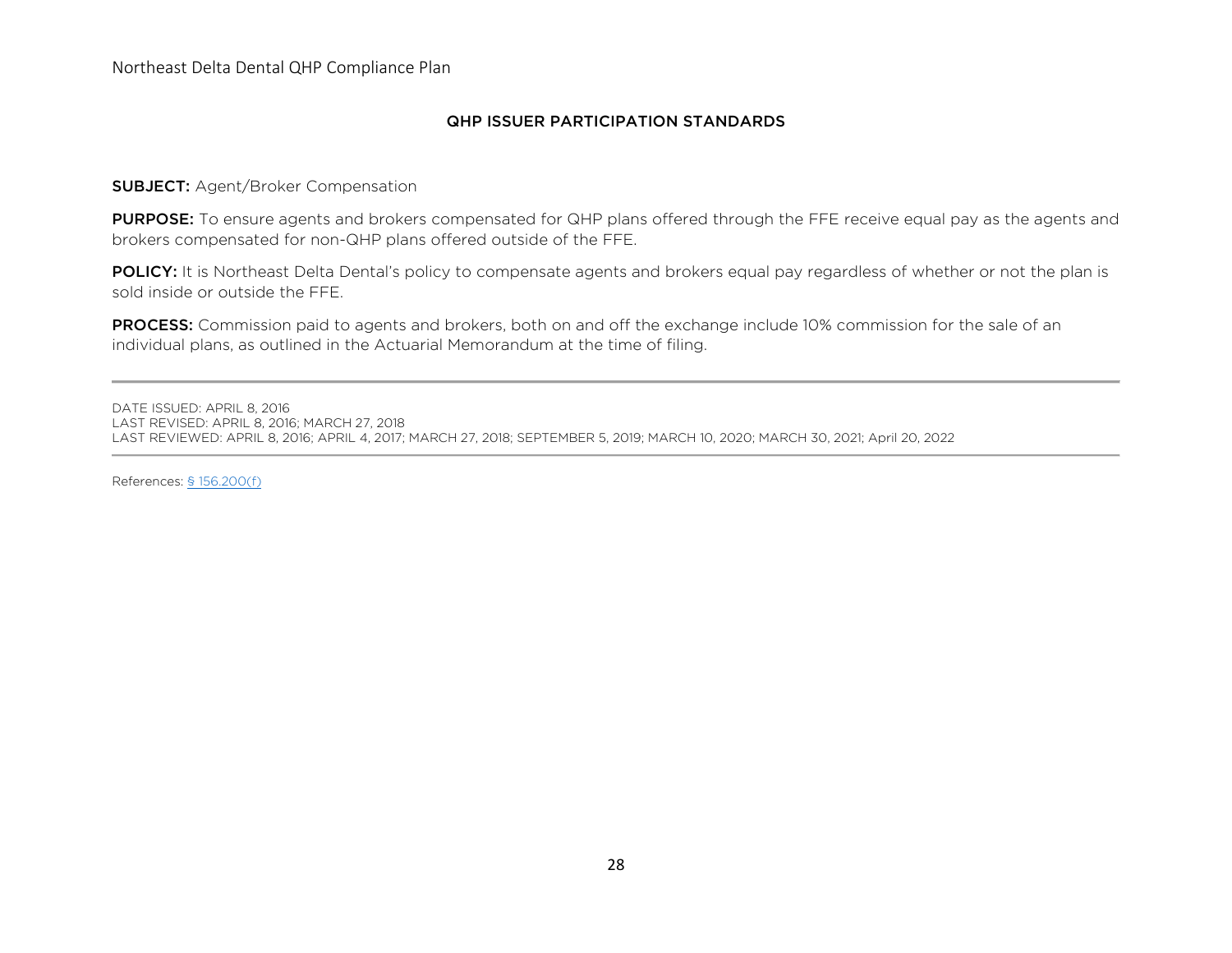Northeast Delta Dental QHP Compliance Plan

## QHP RATE AND BENEFIT INFORMATION

**SUBJECT:** Rate Increase Justifications

**PURPOSE:** To submit justifications of rate increases to the Exchange prior to the implementation of the rate increase and prominently posting justifications of rate increases on the QHP Issuer's website.

POLICY: It is Northeast Delta Dental's policy to submit rate increase justifications annually to the Exchange prior to the implementation of the rate increase and to prominently post the justification of rate increases on its website.

**PROCESS:** The following is the process for submitting rate justifications and prominently posting them on the website:

- 1. File rate increase justifications annually, as required with Exchange filings, prior to the implementation of the rate increase.
- 2. Actuary will provide VP, Sales & Marketing the justification of rate increases.
- 3. Marketing will format the text to prepare it for display on our corporate website.
- 4. The VP, Sales & Marketing will ensure the justification is added to the corporate website in the Health Insurance Marketplace Plans section.

DATE ISSUED: APRIL 8, 2016 LAST REVISED: APRIL 8, 2016 LAST REVIEWED: APRIL 8, 2016; APRIL 4, 2017; MARCH 27, 2018; SEPTEMBER 5, 2019; MARCH 10, 2020; MARCH 30, 2021; April 20, 2022

References: [§ 156.210\(c\)](https://www.law.cornell.edu/cfr/text/45/156.210)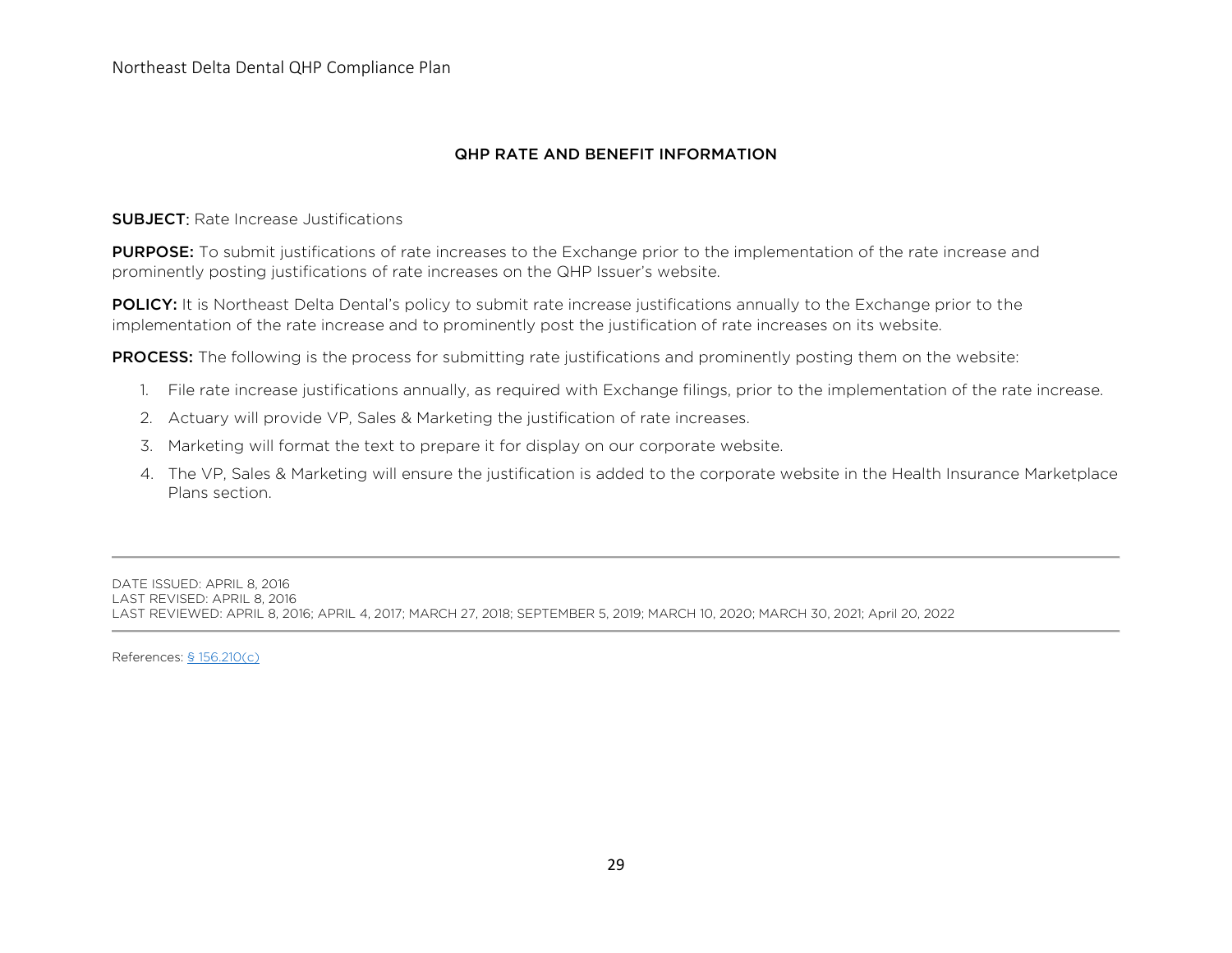## TRANSPARENCY IN COVERAGE

**SUBJECT:** Claims payment policies and practices.

PURPOSE: To provide information on claims payment policies and practices to the Exchange, HHS, the State Insurance Commissioner/Superintendent and to the public in plain language and in a timely and efficient manner.

POLICY: It is Northeast Delta Dental's policy to provide information on claims payment policies and practices to the Exchange, HHS, the State Insurance Commissioner/Superintendent and to the public in plain language and in a timely and efficient manner.

PROCESS: Northeast Delta Dental will provide, in plain language and in a timely and efficient manner, information regarding payment of claims policies and practices, to the Exchange, HHS, the State Insurance Commissioner/Superintendent and to the public as required by 45 CFR § 156.220.

DATE ISSUED: APRIL 4, 2017 LAST REVISED: APRIL 4, 2017, March 27, 2018 LAST REVIEWED: APRIL 4, 2017; MARCH 27, 2018; SEPTEMBER 5, 2019; MARCH 10, 2020; MARCH 30, 2021; April 20, 2022

References: [§ 156.220\(a\)\(](https://www.law.cornell.edu/cfr/text/45/156.225)1), § 156.220(b), § 156.220(c)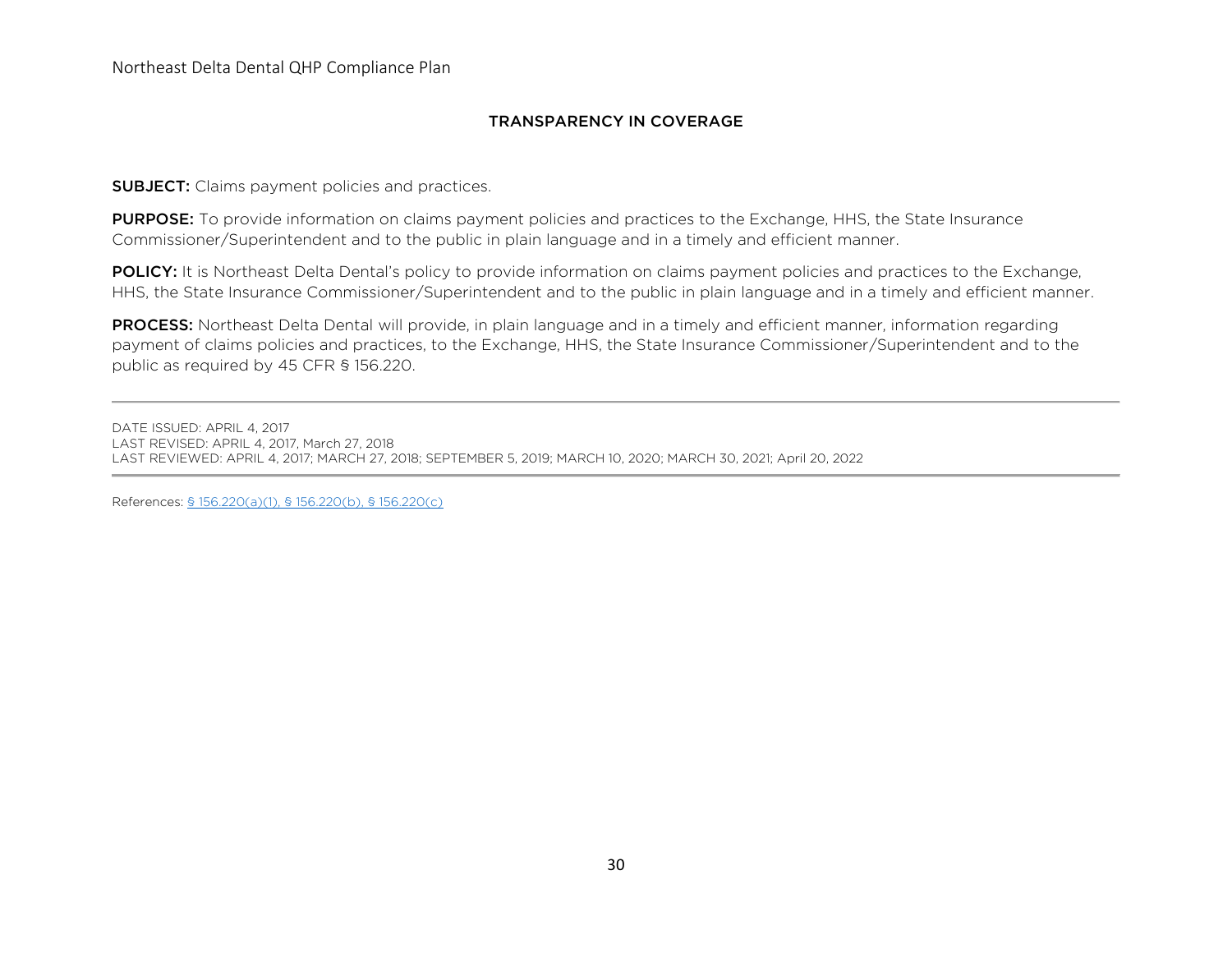## QHP MARKETING AND BENEFIT DESIGN

**SUBJECT:** Enrollment of individuals with significant health needs.

PURPOSE: To ensure Northeast Delta Dental's marketing practices or benefit designs do not have the effect of discouraging the enrollment of individuals with significant health needs in QHPs.

POLICY: It is Northeast Delta Dental's policy to encourage enrollment of individuals regardless of health needs. It is further Northeast Delta Dental's policy to prohibit marketing practices or benefits designs that will have the effect of discouraging the enrollment of individuals with significant health needs.

PROCESS: The open enrollment process on healthcare.gov does not question or request criteria related to health conditions. Policy underwriting is performed on a group, not an individual, basis and rates have been filed prior to open enrollment with a guaranteed premium. Waiting periods on policies are consistent for all persons and not specific to particular individuals.

DATE ISSUED: APRIL 8, 2016 LAST REVISED: APRIL 8, 2016 LAST REVIEWED: APRIL 8, 2016; APRIL 4, 2017; MARCH 27, 2018; SEPTEMBER 5, 2019; MARCH 10, 2020; MARCH 30, 2021; April 20, 2022

References: [§ 156.225\(b\)](https://www.law.cornell.edu/cfr/text/45/156.225)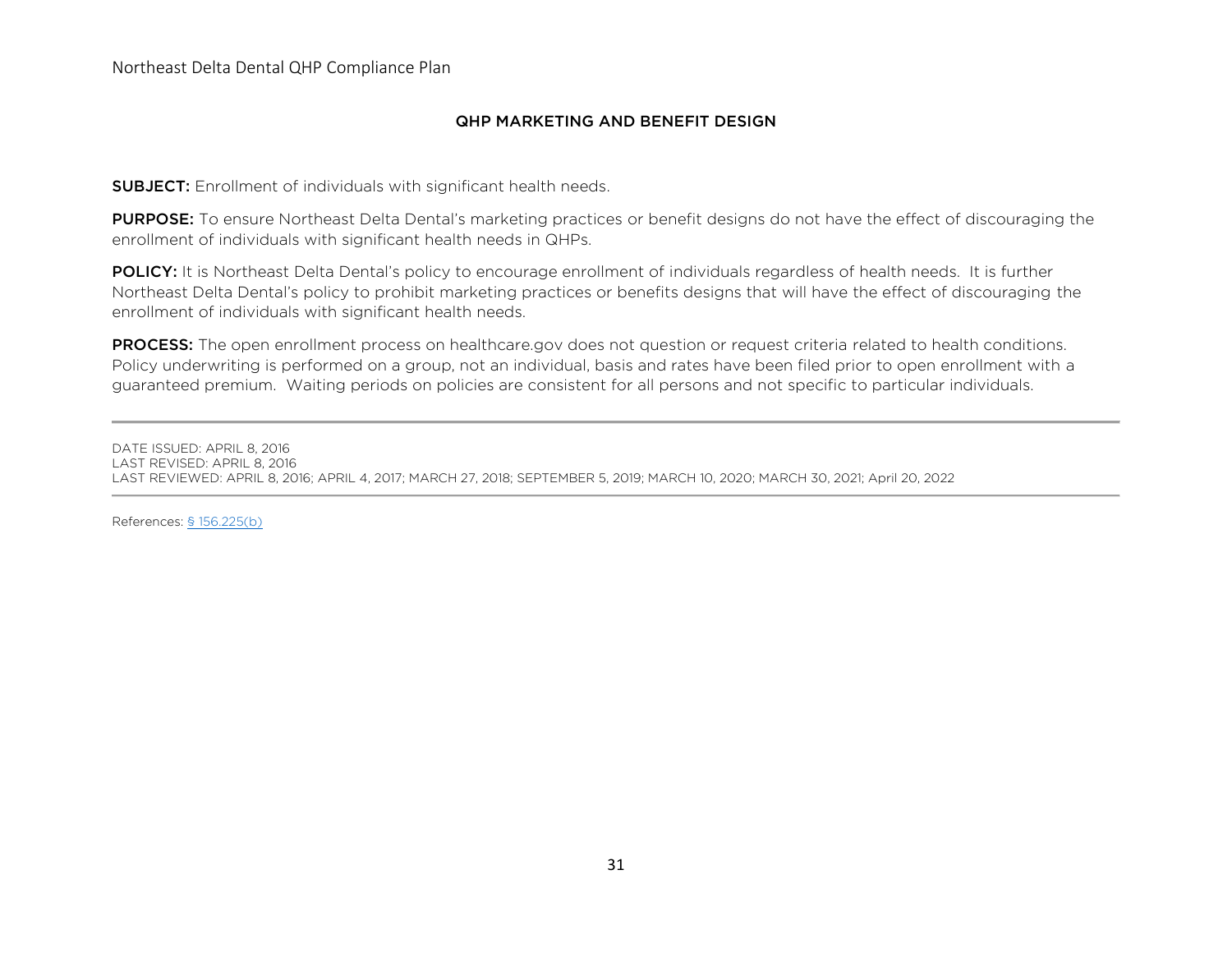## DELEGATED DOWNSTREAM ENTITIES

**SUBJECT:** Compliance with standards applicable to delegated and downstream entities

**PURPOSE:** To ensure compliance with standards applicable to delegated and downstream entities to prevent marketing practices or benefit designs that will have the effect of discouraging enrollment of individuals with significant health needs in QHPs. To further ensure that a compliant delegation agreement has been signed with all delegated and downstream entities.

POLICY: It is Northeast Delta Dental's policy to ensure compliance with standards applicable to delegated and downstream entities to prevent marketing practices or benefit designs that will have the effect of discouraging enrollment of individuals with significant health needs in QHPs and to ensure that a compliant delegation agreement has been signed with all delegated and downstream entities.

PROCESS: All downstream and delegated entities are required via contract to comply with Northeast Delta Dental's QHP Policies and Procedures. All contracts with downstream and delegated entities shall:

(1) Specify the delegated activities and reporting responsibilities;

(2) Provide for revocation of the delegated activities and reporting standards or specify other remedies in instances where HHS or the QHP issuer determines that such parties have not performed satisfactorily;

(3) Specify that the delegated or downstream entity must comply with all applicable laws and regulations relating to the standards specified under 156.340(a); and

(4) Specify that the delegated or downstream entity must permit access by the Secretary and the OIG or their designees in connection with their right to evaluate through audit, inspection, or other means, to the delegated or downstream entity's books, contracts, computers, or other electronic systems, including medical records and documentation, relating to the QHP issuer's obligations in accordance with Federal standards under paragraph (a) of this section until 10 years from the final date of the agreement period.

DATE ISSUED: APRIL 8, 2016 LAST REVISED: APRIL 8, 2016 LAST REVIEWED: APRIL 8, 2016; APRIL 4, 2017; MARCH 27, 2018; SEPTEMBER 5, 2019; MARCH 10, 2020; MARCH 30, 2021; April 20, 2022

References: [§ 156.225;](https://www.law.cornell.edu/cfr/text/45/156.225) [§ 156.340\(a\)\(1\); § 156.340\(b\)](https://www.law.cornell.edu/cfr/text/45/156.340)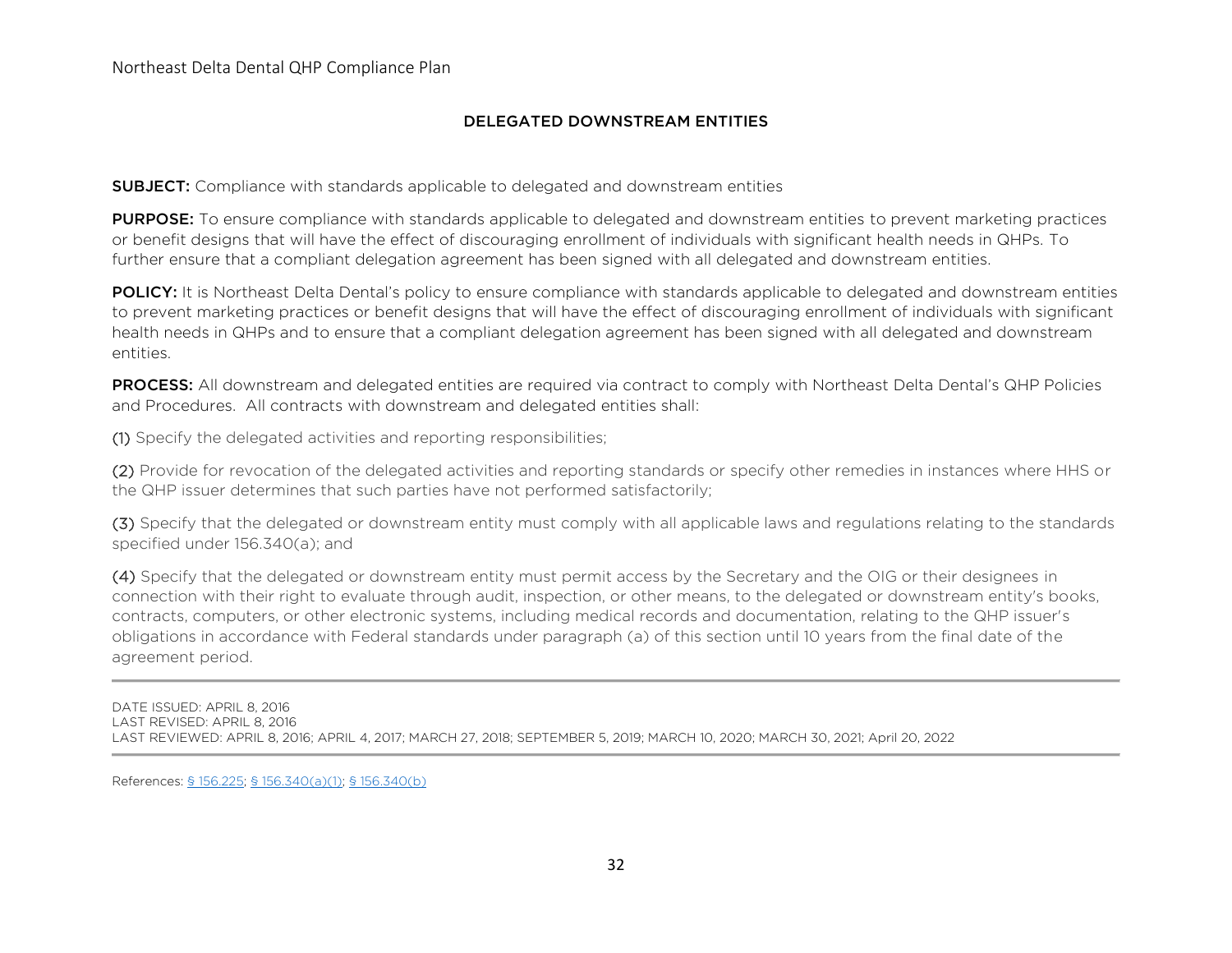## AFFILIATED AGENT/BROKER STANDARDS

## SUBJECT: Affiliated agent/broker compliance

PURPOSE: To ensure that affiliated agents/brokers are in compliance with standards for downstream and delegated entities pursuant to 45 CFR § 156.340.

POLICY: It is Northeast Delta Dental's policy to ensure compliance by its affiliated agents/brokers, as downstream and delegated entities, with the standards for downstream and delegated entities set forth in 45 CFR § 156.340 including the following:

- Satisfying applicable FFE registration and training requirements
- Maintain licensure and good standing in each state in which the agent/broker participates in an FFE
- Executing the FFE Privacy/Security Agreement(s) and (if applicable) the General Marketplace Agreement
- If an agent/broker non-FFE website is used to complete QHP selection, the website must prominently display the required disclaimers

DATE ISSUED: APRIL 8, 2016 LAST REVISED: APRIL 8, 2016; MARCH 27, 2018 LAST REVIEWED: APRIL 8, 2016; APRIL 4, 2017; MARCH 27, 2018; SEPTEMBER 5, 2019; MARCH 10, 2020; MARCH 30, 2021; April 20, 2022

References: [§ 156.340\(a\)\(3\);](https://www.law.cornell.edu/cfr/text/45/156.340) § [155.220\(](https://www.law.cornell.edu/cfr/text/45/155.220)c)(3)(i)(A)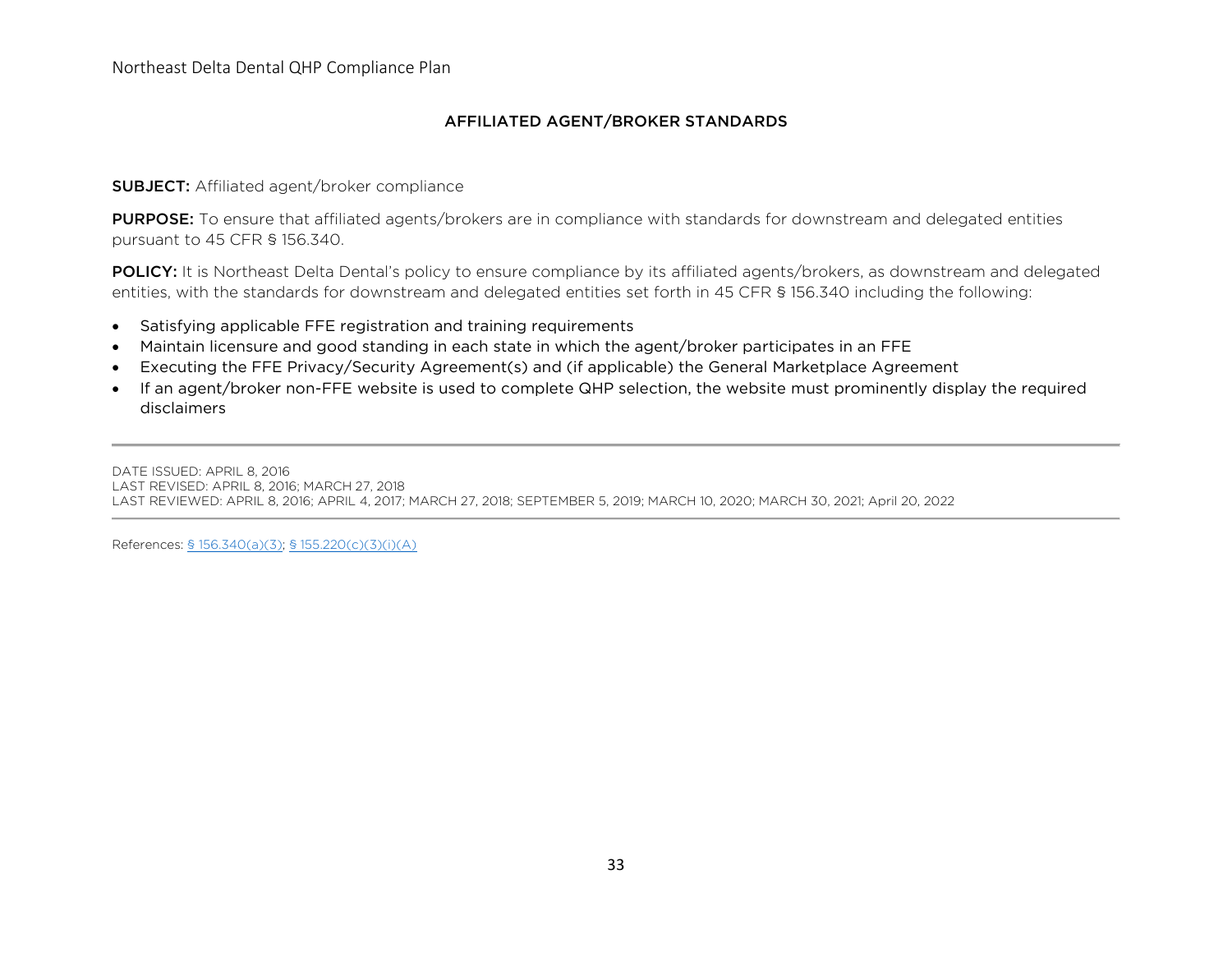### PROVIDER DIRECTORY STANDARDS

#### **SUBJECT: Provider Directory Standards**

PURPOSE: To ensure access to the provider directory, identify providers that are accepting new patients, and publicize online and make available in hard copy upon request.

POLICY: It is Northeast Delta Dental's policy to publish its up-to-date, accurate, and complete provider directory, which identifies providers that are not accepting new patients, as well as the provider's location, contact information, and specialty for a QHP available to the FFE online or in hard copy upon request.

**PROCESS:** The following is the process by which the provider directory is updated and maintained:

- 1.) Northeast Delta Dental requests, at least annually, that participating providers advise whether they are accepting new patients.
- 2.) Northeast Delta Dental updates the provider website and provider availability frequently.

DATE ISSUED: APRIL 8, 2016 LAST REVISED: APRIL 8, 2016; MARCH 27, 2018 LAST REVIEWED: APRIL 8, 2016; APRIL 4, 2017; MARCH 27, 2018; SEPTEMBER 5, 2019; MARCH 10, 2020; MARCH 30, 2021; April 20, 2022

References: [§ 156.230\(b\)\(](https://www.law.cornell.edu/cfr/text/45/156.230)1); § 156.230(b)(2)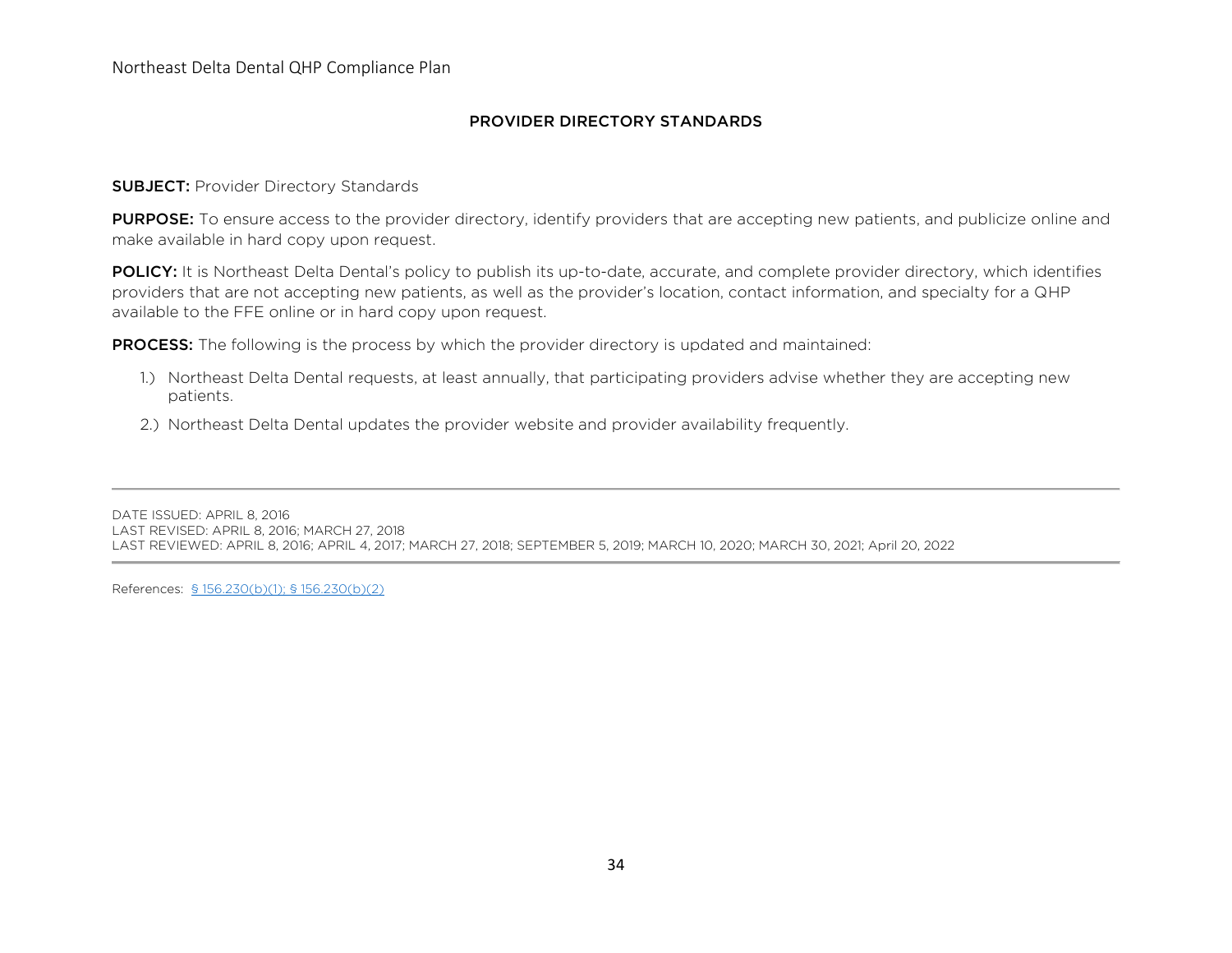## PROVIDER DIRECTORY STANDARDS

## **SUBJECT: Provider Directory Standards**

PURPOSE: To ensure enrollees receive sufficient written notice of discontinuation of a provider and an option to continue active treatment with the terminated provider based on the below policy provisions.

POLICY: It is Northeast Delta Dental's policy to make a good faith effort to provide written notice to impacted enrollees of discontinuation of a provider thirty (30) days prior to the effective date of the change and to allow an enrollee in an active course of treatment to continue treatment until the treatment is complete or for ninety (90) days, whichever is shorter, at in-network costsharing rates, if a provider is terminated without cause.

DATE ISSUED: APRIL 10, 2016 LAST REVISED: APRIL 10, 2016; MARCH 27, 2018 LAST REVIEWED: APRIL 10, 2016; APRIL 4, 2017; MARCH 27, 2018; SEPTEMBER 5, 2019; MARCH 10, 2020; MARCH 30, 2021; April 20, 2022

References: [§ 156.230\(d\)\(](https://www.law.cornell.edu/cfr/text/45/156.235)1), [§ 156.230\(d\)\(](https://www.law.cornell.edu/cfr/text/45/156.235)2)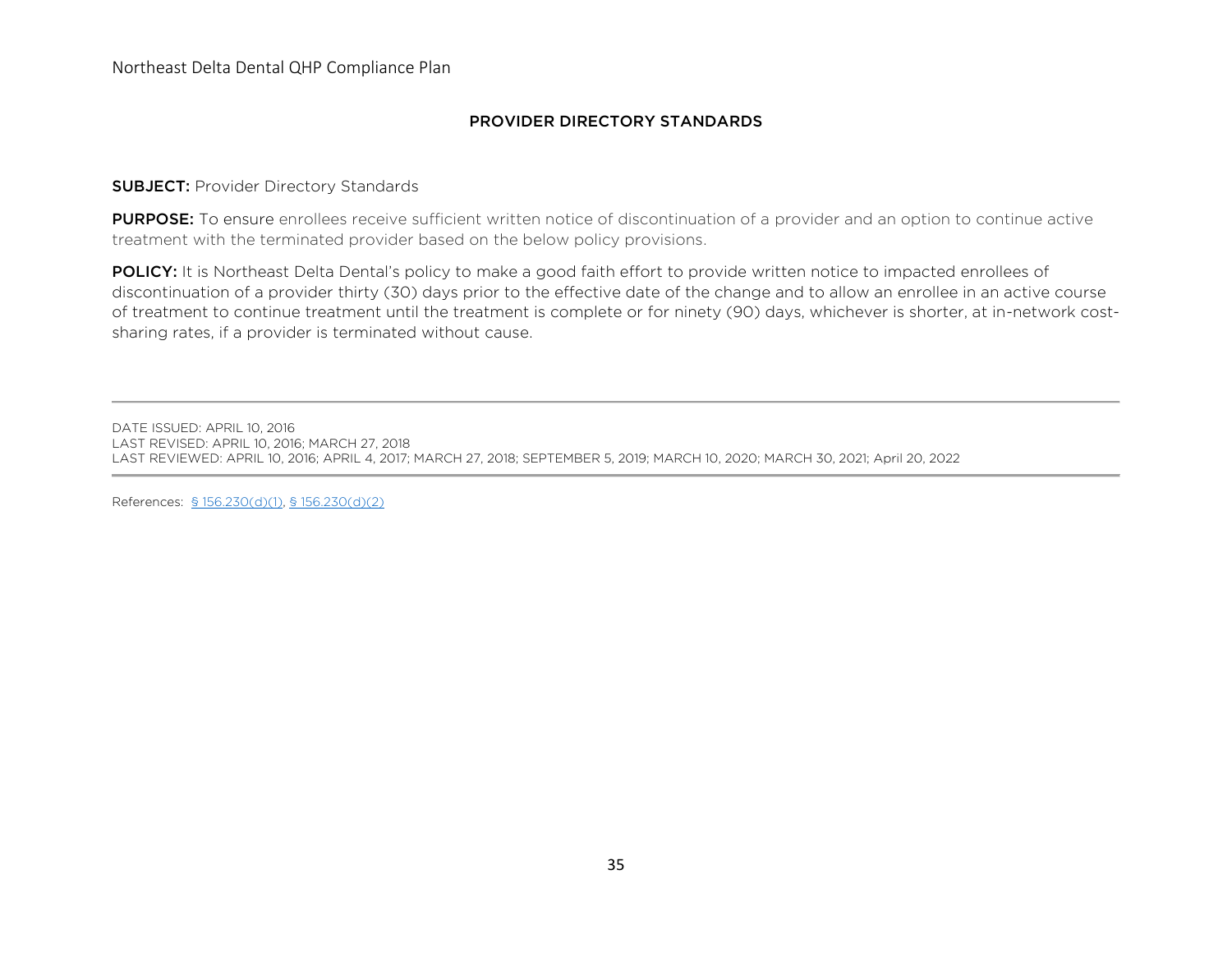### OUT-OF-NETWORK LIABILITY AND BALANCE BILLING

**SUBJECT:** Out-of-Network Liability and Balance Billing

**DESCRIPTION:** Balance billing occurs when an out-of-network provider bills an enrollee for charges other than copayments, coinsurance, or any amounts that may remain on a deductible.

POLICY: It is Northeast Delta Dental's policy to prohibit balance billing for services performed by an in-network PPO provider.

PROCESS: The dental plan's payment is based on the "allowed charge" for a covered service. The allowed charge is determined by whether the provider of the services is a Delta Dental PPO Dentist, a Delta Dental Premier Dentist, or does not participate with Delta Dental.

If the Dentist is a Delta Dental PPO Dentist, the allowed charge will be the lesser of the submitted charge or Delta Dental's allowance for PPO Dentists in the area in which the services were provided. The enrollee's responsibility will be any Deductible, Co-Payment and Coinsurance. The Dentist cannot receive in total more than Delta Dental's allowance for PPO Dentists.

If the Dentist is a Delta Dental Premier Dentist, the allowed charge will be the lesser of the submitted charge or Delta Dental's allowance for PPO Dentists in the area in which the services were provided. The enrollee's responsibility will be any Deductible, Co-Payment, and Coinsurance, and any difference between your plan's payment and Delta Dental's allowance for Premier Dentists in the area in which the services were provided. The Premier Dentist cannot receive more than the allowance for Premier Dentists and has agreed not to bill the enrollee for more than that amount.

If the Dentist is a **Non-Participating Dentist** or Other Dental Provider (ODP), the allowed charge will be the lesser of the submitted charge or Delta Dental's allowance for Non-Participating Dentists or ODPs in the area in which the services were provided. The enrollee's responsibility will be any Deductible, Co-Payment, and Coinsurance, and any difference between your plan's payment and the provider's charge for this service. The enrollee should discuss what the charge will be before receiving the service as a Non-Participating Dentist can set a higher charge for a service than a Participating in-network Dentist.

DATE ISSUED: AUGUST 24, 2016 LAST REVISED: AUGUST 24, 2016; MARCH 27, 2018; MARCH 26, 2021 LAST REVIEWED: AUGUST 24, 2016; APRIL 4, 2017; MARCH 27, 2018; SEPTEMBER 5, 2019; MARCH 10, 2020; MARCH 26, 2021; April 20, 2022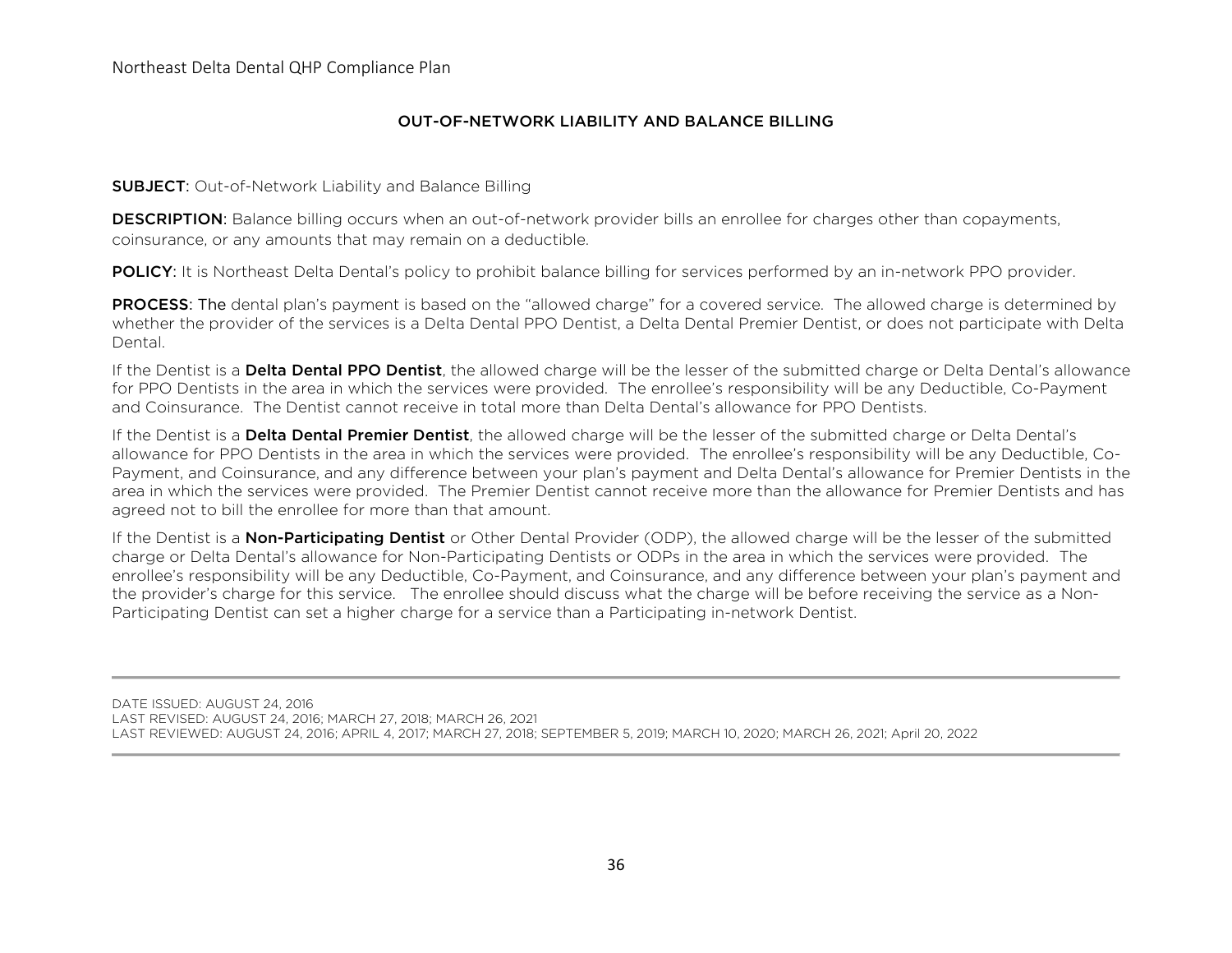Northeast Delta Dental QHP Compliance Plan

## ESSENTIAL COMMUNITY PROVIDERS

#### **SUBJECT: Essential Community Providers**

PURPOSE: To ensure a sufficient number and geographic distribution of essential community providers to provide reasonable and timely access to a broad range of such providers for low-income, medically underserved individuals in the QHP's service area, in accordance with the Exchange's network adequacy standards.

POLICY: It is Northeast Delta Dental's policy to ensure a sufficient number and geographic distribution of essential community providers to provide reasonable and timely access to providers in accordance with the Exchange's network adequacy standards, including an ongoing, proactive process for contracting with new providers.

DATE ISSUED: APRIL 8, 2016 LAST REVISED: APRIL 8, 2016; MARCH 27, 2018 LAST REVIEWED: APRIL 8, 2016; APRIL 4, 2017; MARCH 27, 2018; SEPTEMBER 5, 2019; MARCH 10, 2020; MARCH 30, 2021; April 20, 2022

References: [§ 156.235\(a\),](https://www.law.cornell.edu/cfr/text/45/156.235) [§ 156.235\(b\)](https://www.law.cornell.edu/cfr/text/45/156.235)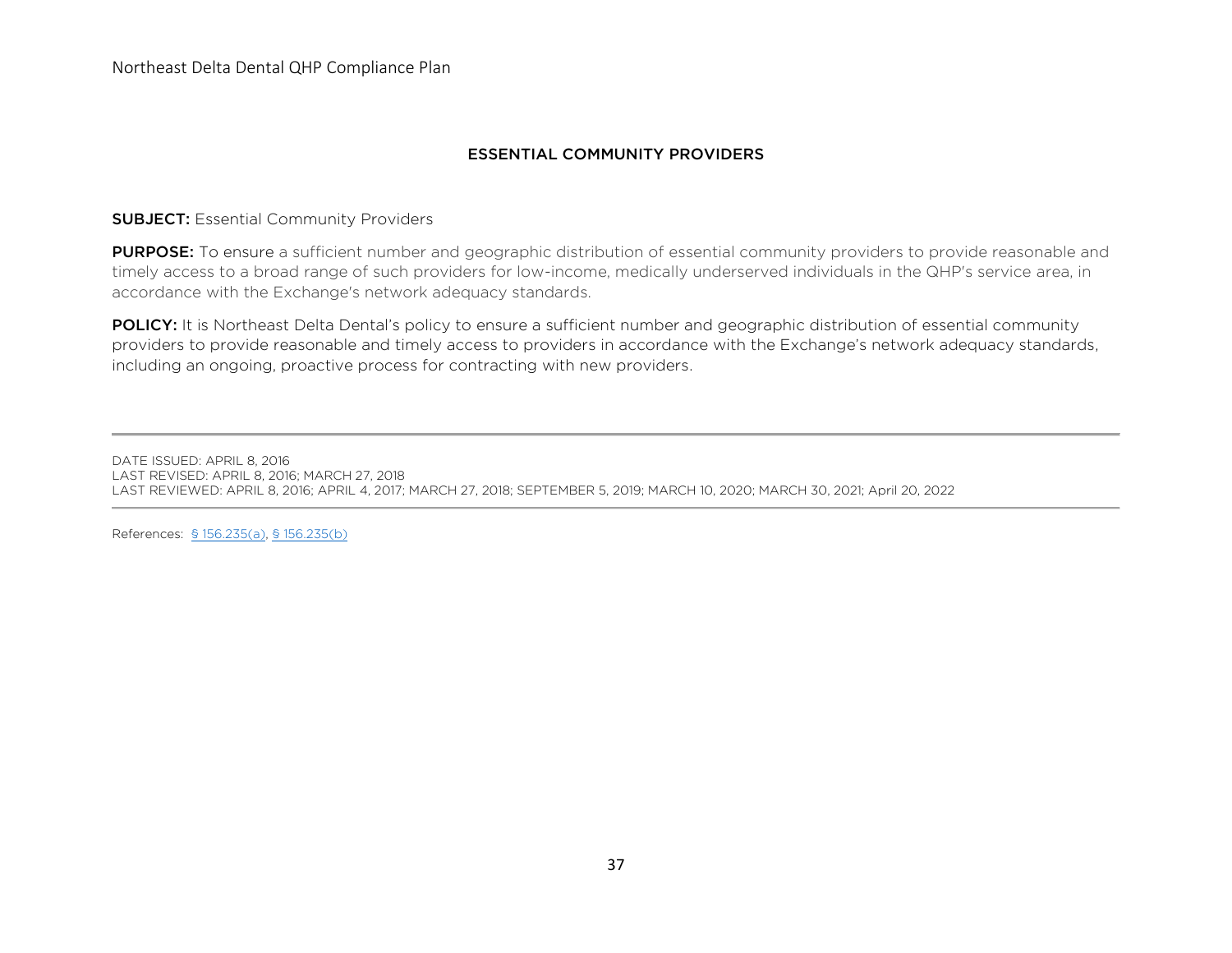## PROVIDER TRANSITION NOTICES

**SUBJECT:** Compliance with federal provider transition notice requirements.

**PURPOSE:** To ensure that all Northeast Delta Dental (NEDD) enrollees receive adequate notification when their primary oral health provider is no longer a network participant or to allow an enrollee to continue treatment until the treatment is complete or for 90 days, whichever is shorter, at in-network cost-sharing rates, if a provider is terminated without cause.

POLICY: It is Northeast Delta Dental's policy to ensure that NEDD's business practices comply with the Provider Transition Notice requirement.

PROCESS: When a PPO provider has left a dental practice location or terminates his/her participation in the PPO network:

- 1) Provider Services will research whether or not that practice location has other PPO providers at that location.
	- a. If there are other PPO providers at the practice location, no further action is required.
	- b. If there are no PPO providers at the practice location, or the location closes, Provider Services must open an ad hoc report request to identify enrollees who must be notified. Enrollees should receive a written notice of discontinuation of a provider 30 days prior to the effective date of change, or otherwise as soon as practicable.
- 2) The report must identify the following:
	- a. Any active individual covered through the FFE who has been seen at least one time by the PPO provider in the last 12 months.
	- b. Mailing address and email Address
- 3) If there is an email address on file, individual will be notified via email.
- 4) If there is no email address on file, individual will be notified via mail.

DATE ISSUED: APRIL 8, 2016

LAST REVISED: APRIL 8, 2016; APRIL 4, 2017; MARCH 27, 2018; MARCH 30, 2021

LAST REVIEWED: APRIL 8, 2016; APRIL 4, 2017; MARCH 27, 2018; SEPTEMBER 5, 2019; MARCH 10, 2020; MARCH 30, 2021; April 20, 2022

References: § 156.230(d)(1), § 156.230(d)(2)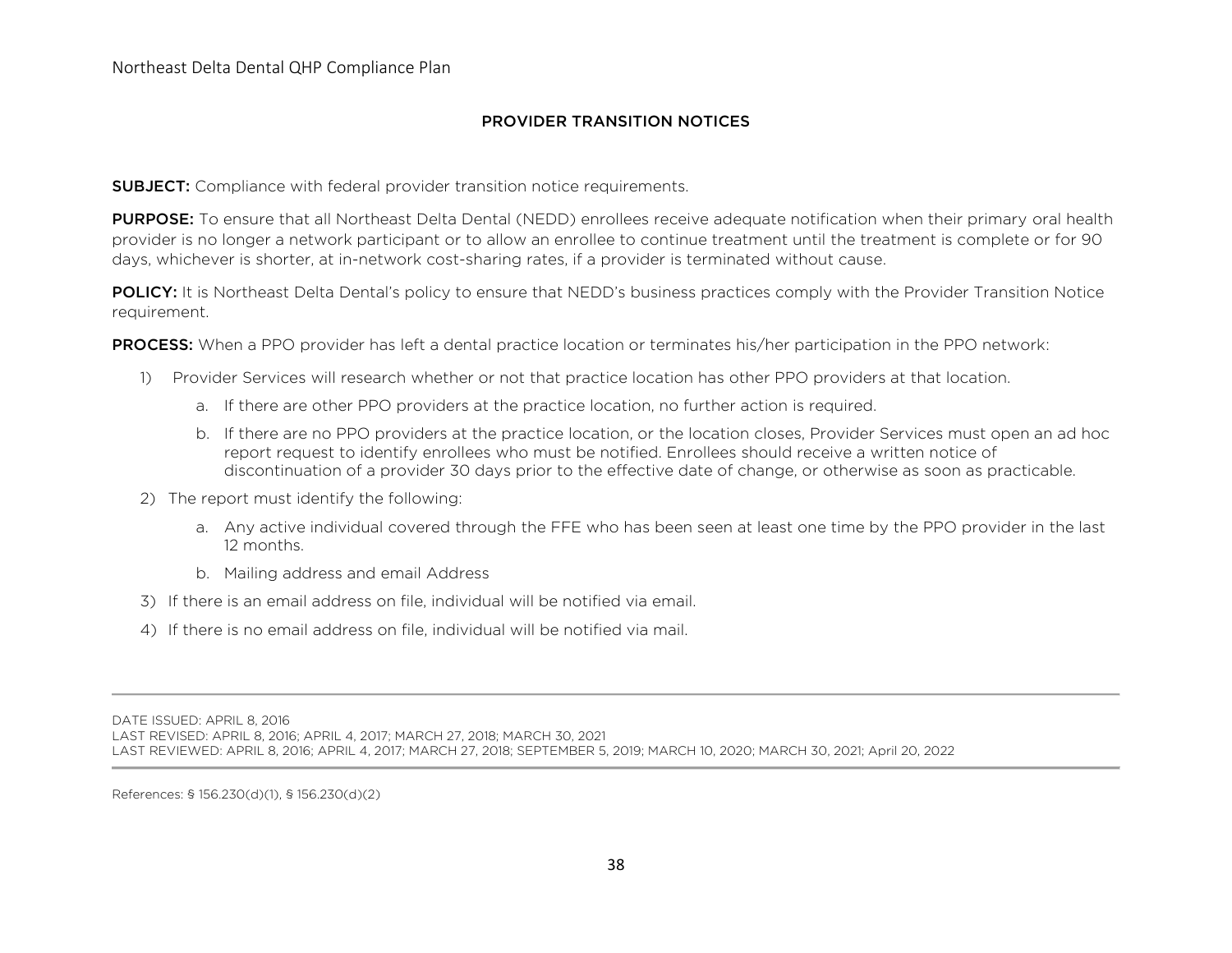### MEANINGFUL ACCESS TO QHP INFORMATION

SUBJECT: Applications and Notices – Accessibility and Readability Requirements

**PURPOSE:** To ensure information provided to applicants and enrollees are provided in plain language and in a manner that is accessible and timely.

POLICY: It is Northeast Delta Dental's policy to provide information to applicants and enrollees in plain language and in a manner that is accessible and timely.

PROCESS: Information is provided in the following:

- 1. The use of a single, streamlined application to determine eligibility and collect information necessary for enrollment and advance payments of premium tax credit.
- 2. Offer the tools to file an application via internet web site, telephone, mail and in person.
- 3. For individuals with limited English proficiency, Northeast Delta Dental contracts with language interpretation services at no cost to the individual.
- 4. For individuals with disabilities, Northeast Delta Dental provides accessible Web sites and auxiliary aids and services at no cost to the individual.

DATE ISSUED: APRIL 8, 2016 LAST REVISED: APRIL 8, 2016; APRIL 4, 2017 LAST REVIEWED: APRIL 8, 2016; APRIL 4, 2017; MARCH 27, 2018; SEPTEMBER 5, 2019; MARCH 10, 2020; MARCH 30, 2021; April 20, 2022

References: [§ 156.250](https://www.law.cornell.edu/cfr/text/45/156.250) [, § 155.230\(b\),](https://www.law.cornell.edu/cfr/text/45/155.230#b) [§ 155.335\(c\),](https://www.law.cornell.edu/cfr/text/45/155.335) [§ 155.405,](https://www.law.cornell.edu/cfr/text/45/155.405) [§ 155.205\(c\)](https://www.law.cornell.edu/cfr/text/45/155.205)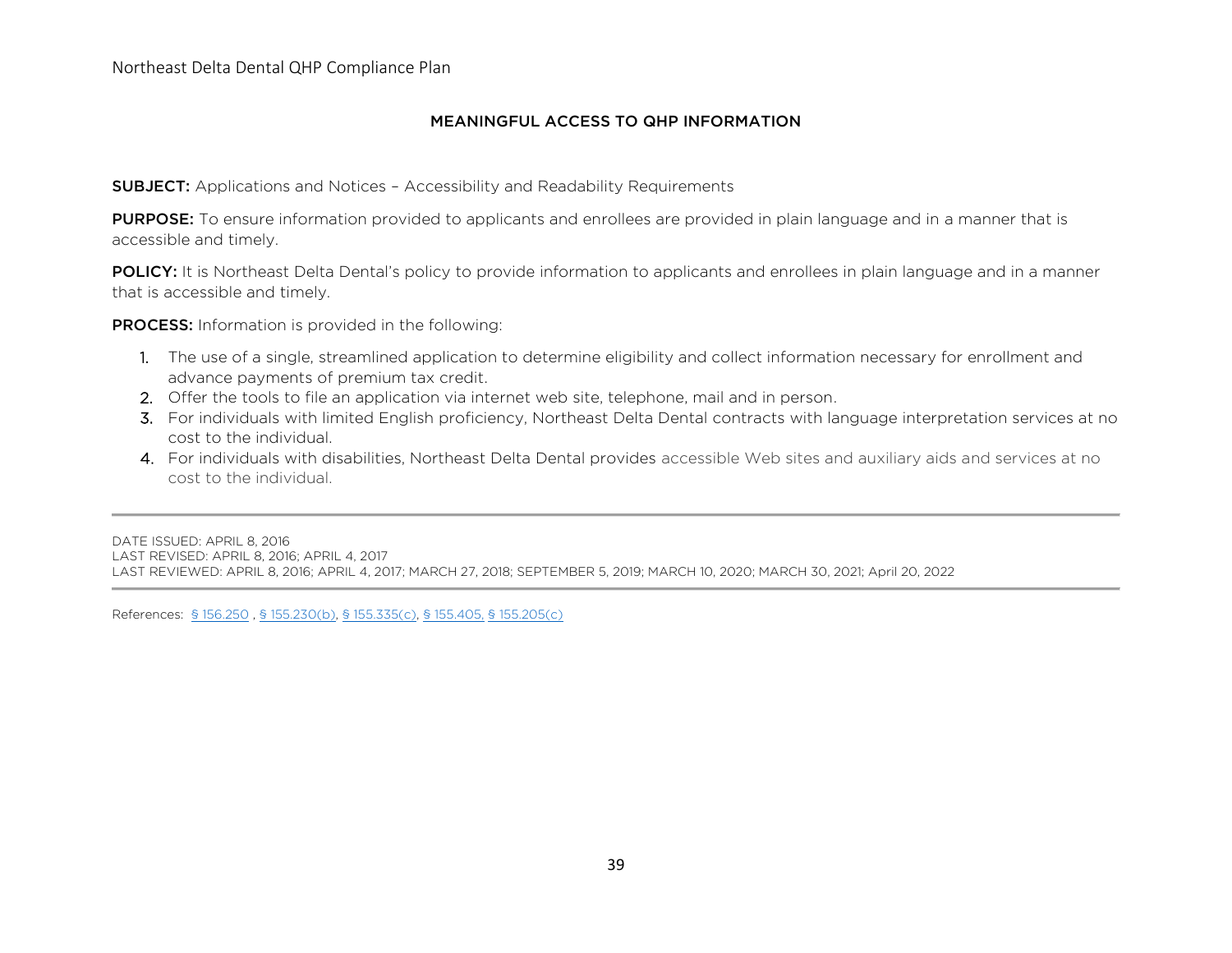### RATING VARIATIONS

SUBJECT: Coverage Cost Parity

PURPOSE: To charge the same premium rate without regard to whether the plan is offered through an Exchange, directly from the issuer, or through an agent.

POLICY: It is Northeast Delta Dental's policy to combine experience rating for Exchange certified QHP plans sold on the FFE and Exchange certified non-QHP plans sold on the FFE to ensure the same premium rates.

DATE ISSUED: APRIL 8, 2016 LAST REVISED: APRIL 8, 2016; MARCH 27, 2018 LAST REVIEWED: APRIL 8, 2016; APRIL 4, 2017, MARCH 27, 2018; SEPTEMBER 5, 2019; MARCH 10, 2020; MARCH 30, 2021; April 20, 2022

References: [§ 156.255\(b\)](https://www.law.cornell.edu/cfr/text/45/156.255)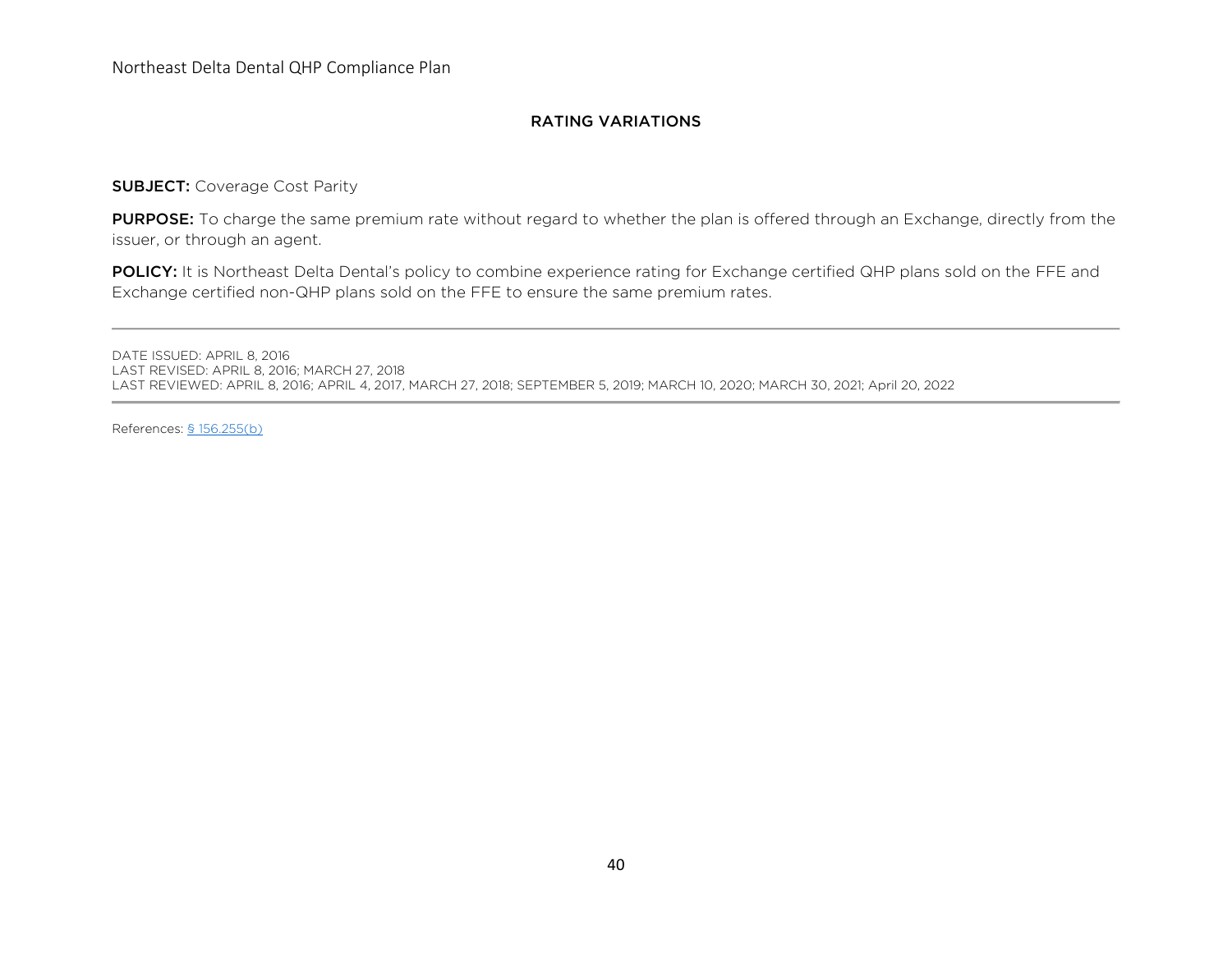## ENROLLMENT PERIODS FOR QUALIFIED INDIVIDUALS

#### **SUBJECT: Enrollment for Individuals**

PURPOSE: To ensure enrollment of individuals during initial and annual open enrollment periods as described in § 155.410(b) and (e) and to make available, at a minimum, special enrollment periods as described in § 155.420(d) in accordance with the effective dates of coverage established by the Exchange pursuant to § 155.410(c) and (f) and § 155.420(b).

POLICY: It is Northeast Delta Dental's policy to ensure enrollment of individuals during the initial and annual open enrollment periods and to make available, at a minimum, special enrollment periods in accordance with the effective date of coverage established by the Exchange.

PROCESS: Individual enrollment:

- 1. Individuals seeking dental plans will visit [www.HealthCare.gov](http://www.healthcare.gov/) for:
	- a. Selection of dental plan
	- b. Number of dependents
	- c. Effective date
	- d. Rate information.
- 2. Enrollment information is then sent to Encara (Third Party Administrator) for fulfillment of plan materials.
- 3. Enrollment information is simultaneously sent to Northeast Delta Dental via secured EDI file from Encara for entering into the claims administration system.

DATE ISSUED: APRIL 8, 2016 LAST REVISED: APRIL 8, 2016 LAST REVIEWED: APRIL 8, 2016; APRIL 4, 2017; MARCH 27, 2018; SEPTEMBER 5, 2019; MARCH 10, 2020; MARCH 30, 2021; April 20, 2022

References: [§ 155.260\(a\),](https://www.law.cornell.edu/cfr/text/45/156.260) [§ 155.410\(b\) \(c\) \(e\) and \(f\),](https://www.law.cornell.edu/cfr/text/45/155.410) [§ 155.420\(b\) and \(d\)](https://www.law.cornell.edu/cfr/text/45/155.420)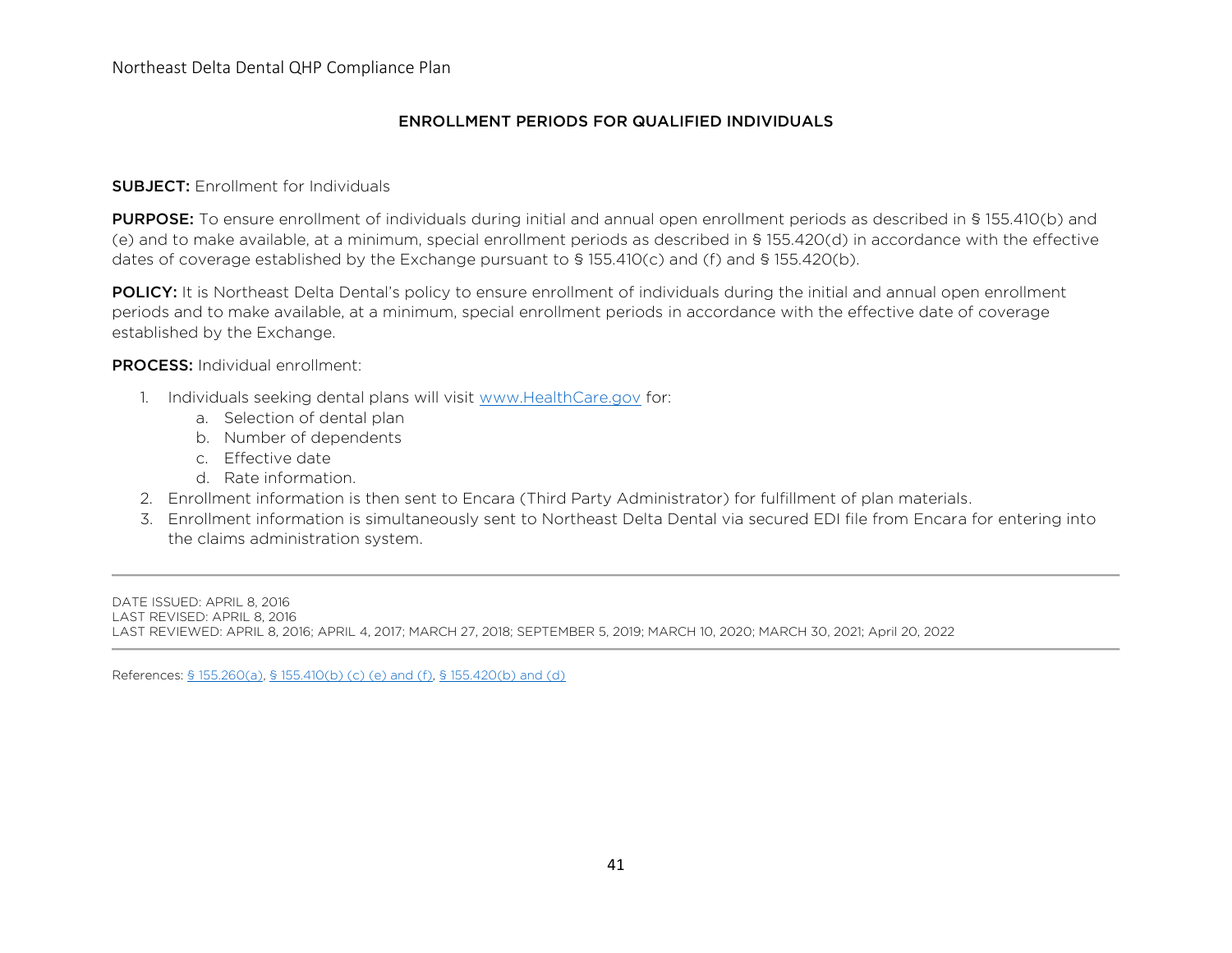## ENROLLMENT PROCESS FOR QUALIFIED INDIVIDUALS

#### **SUBJECT: Enrollment for Individuals**

PURPOSE: To ensure enrollment of individuals is performed through the Exchange rather than direct enrollment with the QHP Issuer, enrollment information is safeguarded with respect to personally identifiable information, in compliance with the premium payment rules established by the Exchange and information packages for new enrollees meets readability and accessibility standards for individuals with disabilities or limited English proficiency.

POLICY: It is Northeast Delta Dental's policy to ensure enrollment of individuals is performed through the Exchange and not directly with Northeast Delta Dental and that all personally identifiable information regarding enrollment is safeguarded. It is further Northeast Delta Dental's policy to be in compliance with the premium rules established by the Exchange and with the readability and accessibility standards for individuals with disabilities or limited English proficiency.

#### PROCESS:

- 1. Individuals requesting enrollment directly through the issuer are directed to HealthCare.gov.
- 2. Enrollment information received is sent to Encara using an 834 EDI file onto a secure FTP server.
- 3. Premiums offered on Healthcare.gov are guaranteed and approved by the state and federal government prior to the sale.
- 4. Premium payments are transmitted to Encara (Third Party Administrator) using a secured 820 EDI File.
- 5. Encara sends a 999 Acknowledgement file to CMS upon receipt of the 820 file.
- 6. Encara sends policy documents and welcome letter to individuals on behalf of Northeast Delta Dental.
- 7. Documents provided to the individuals are written in English and with an approved Flesch Score readability. Individuals speaking a different language are assisted by means of a translation service contracted by Northeast Delta Dental.

DATE ISSUED: APRIL 8, 2016 LAST REVISED: APRIL 8, 2016 LAST REVIEWED: APRIL 8, 2016; APRIL 4, 2017; MARCH 27, 2018; SEPTEMBER 5, 2019; MARCH 10, 2020; MARCH 30, 2021; April 20, 2022

References: [§ 156.265\(b\); § 156.265\(c\); § 156.265\(d\); § 156.265\(f\); § 156.265\(g\);](https://www.law.cornell.edu/cfr/text/45/156.265) [§ 156.1250,](https://www.law.cornell.edu/cfr/text/45/156.1250)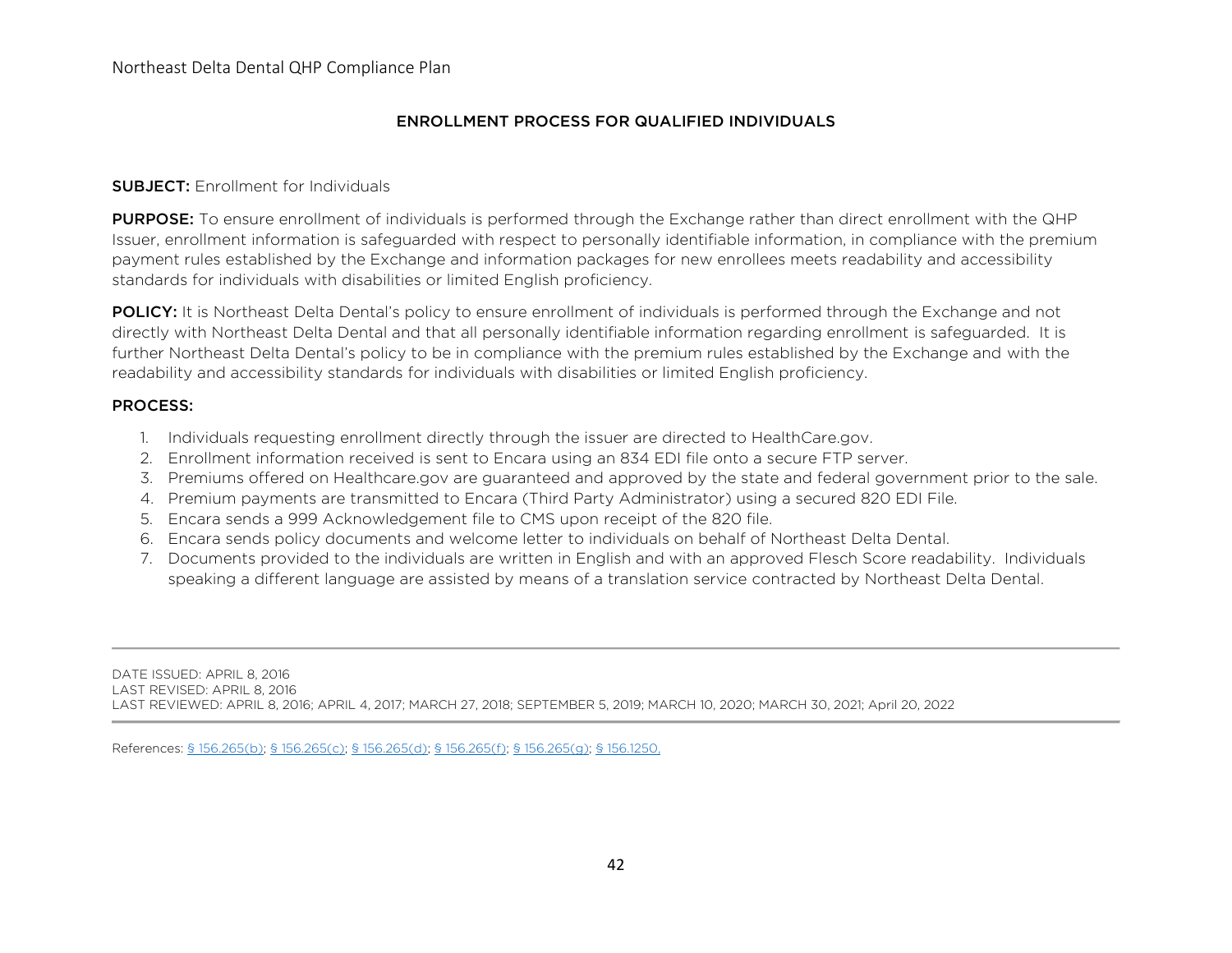## ENROLLEE CLAIMS SUBMISSION

#### SUBJECT: Enrollee Claims Submission

**DESCRIPTION:** An enrollee, instead of the provider, submits a claim to the issuer, requesting payment for services that have been received.

POLICY: It is Northeast Delta Dental's policy to process claims submitted by the subscriber with the same consideration as that of a claim submission by a provider.

PROCESS: When visiting a Non-Participating Dentist or ODP (Other Dental Provider), an enrollee may be required to submit the claim and pay for services at the time they are provided. Claim forms are available at [http://www.nedelta.com/Patients/Patient-](http://www.nedelta.com/Patients/Patient-Forms)[Forms](http://www.nedelta.com/Patients/Patient-Forms) and should be submitted to Northeast Delta Dental, PO Box 2002, Concord, NH 03302-2002. Payment will be made directly to the enrollee. Some states may require that assignment of benefits be honored. In these instances, payment will be made directly to the Non-Participating Dentist or ODP when written notice of an assignment is made on the claim. In either case, payment for treatment by a Non-Participating Dentist or ODP will be limited to the lesser of the submitted charge or Delta Dental's allowance for Non-Participating Dentists or ODPs in the area in which services were provided. It is the enrollee's responsibility to make full payment to the Dentist or ODP. When there is not enough fee information available, Delta Dental will determine an appropriate payment amount.

A completed claim (or satisfactory written proof acceptable to Delta Dental) must be furnished to Delta Dental at its principal office within twenty-four (24) months from the date the Dentist or ODP provided Dental Care. No payment will be made on claims with dates of service in excess of the twenty-four (24) month limitation except for a demonstrated reason preventing submission within the twenty-four (24) month period.

The enrollee or someone in the dental office must fill in the patient information portion of the claim form. Please be sure information is complete and accurate to ensure the prompt and correct payment of your claim.

## For questions regarding claims submission, please contact our Customer Service at 603-223-1234 or toll-free at 1-800-832-5700. For TTY, please call 711.

DATE ISSUED: AUGUST 24, 2016

LAST REVISED: AUGUST 24, 2016; SEPTEMBER 20, 2016; MARCH 27, 2018; JULY 15, 2020; MARCH 30, 2021

LAST REVIEWED: AUGUST 24, 2016; SEPTEMBER 20, 2016; APRIL 4, 2017; MARCH 27, 2018; SEPTEMBER 5, 2019; MARCH 10, 2020; JULY 15, 2020; MARCH 30, 2021; April 20, 2022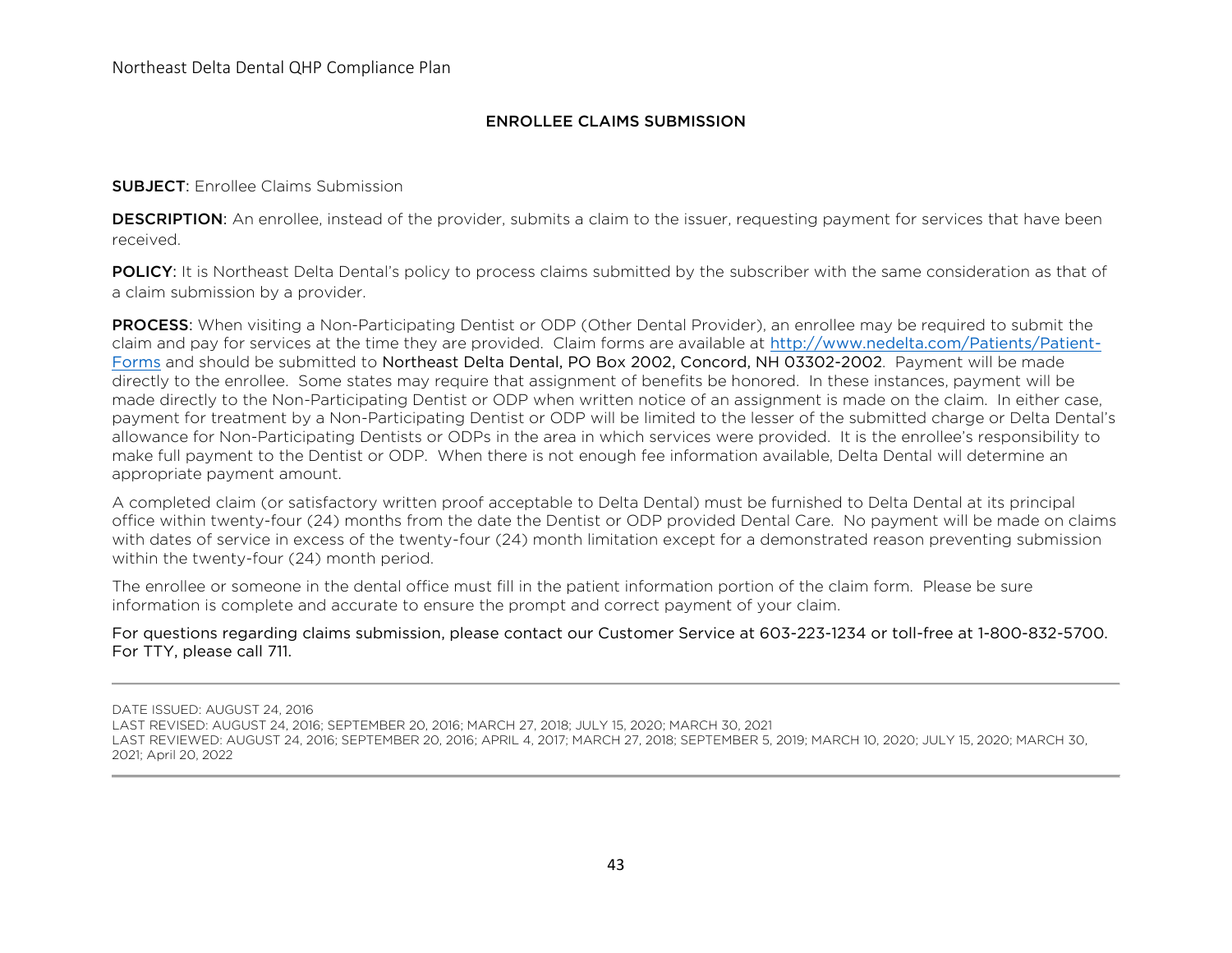## RETROACTIVE DENIALS

SUBJECT: Retroactive Denials

**DESCRIPTION:** A retroactive denial reverses a previously paid claim, making the enrollee responsible for payment.

POLICY: It is Northeast Delta Dental's policy to adjust history of a claim paid in error and to follow the appropriate process as outlined below.

PROCESS: Claims payment errors can be avoided by reviewing the information on the claim prior to signing and submitting to Northeast Delta Dental.

If a claim was paid due to an error made by Northeast Delta Dental, the claim history will be adjusted but no recoupment of payment will be made from the dentist or the enrollee.

If a claim was paid due to an error made by the provider, Northeast Delta Dental will adjust the claim and recoup payment made to the provider, but the enrollee is not responsible for that payment.

If a claim was paid due to an error made by the enrollee, Northeast Delta Dental will adjust the claim and the enrollee is responsible for reimbursement of payment to Northeast Delta Dental. An enrollee can avoid retroactive denials by paying premiums on time and in full, and making sure you talk to your provider about whether the service being performed is a covered benefit. An enrollee can also avoid retroactive denials by obtaining services from a Participating Dentist.

DATE ISSUED: AUGUST 24, 2016 LAST REVISED: AUGUST 24, 2016; SEPTEMBER 20, 2016; July 15, 2020; MARCH 30, 2021 LAST REVIEWED: AUGUST 24, 2016; SEPTEMBER 20, 2016; APRIL 4, 2017; MARCH 27, 2018; SEPTEMBER 5, 2019; MARCH 10, 2020; July 15, 2020; MARCH 30, 2021; April 20, 2022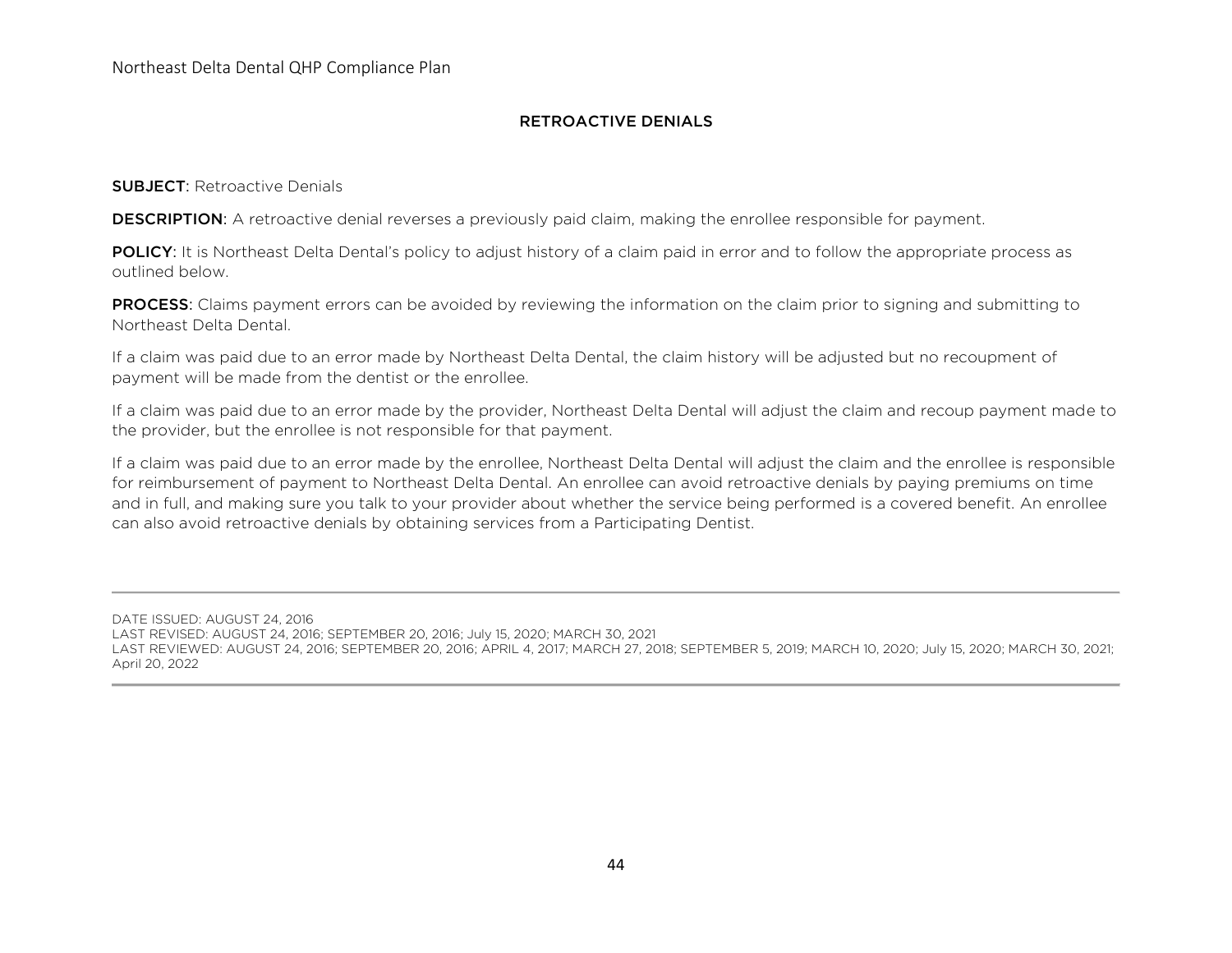## ENROLLEE RECOUPMENT OF OVERPAYMENTS

#### **SUBJECT:** Enrollee Recoupment of Overpayments

**DESCRIPTION:** The refund of a premium overpayment made by the enrollee due to the over-billing by the issuer.

POLICY: It is Northeast Delta Dental's policy to refund or provide credit for overpayments made by enrollees due to overbilling by Northeast Delta Dental.

### PROCESS: If you believe you have paid too much for your premium and should receive a refund, please call Customer Service at 1-800-832-5700.

If the policy is active and there is an overpayment, the next billing cycle will contain an adjustment of the overpaid premium resulting in a lower premium amount due reflected in that cycle's bill.

If the enrollee cancels the policy, Delta Dental or its third party service provider shall return any unearned portion of the premium within thirty (30) days. The earned premium shall be computed on a pro-rata basis.

In the event of termination by Delta Dental, Delta Dental or its third party service provider will return the unearned portion of any policy premium within thirty (30) days. The earned premium shall be determined on a pro-rata basis.

DATE ISSUED: AUGUST 24, 2016 LAST REVISED: AUGUST 24, 2016; September 15, 2020 LAST REVIEWED: AUGUST 24, 2016; APRIL 4, 2017; MARCH 27, 2018; SEPTEMBER 5, 2019; MARCH 10, 2020; September 15, 2020; MARCH 30, 2021; April 20, 2022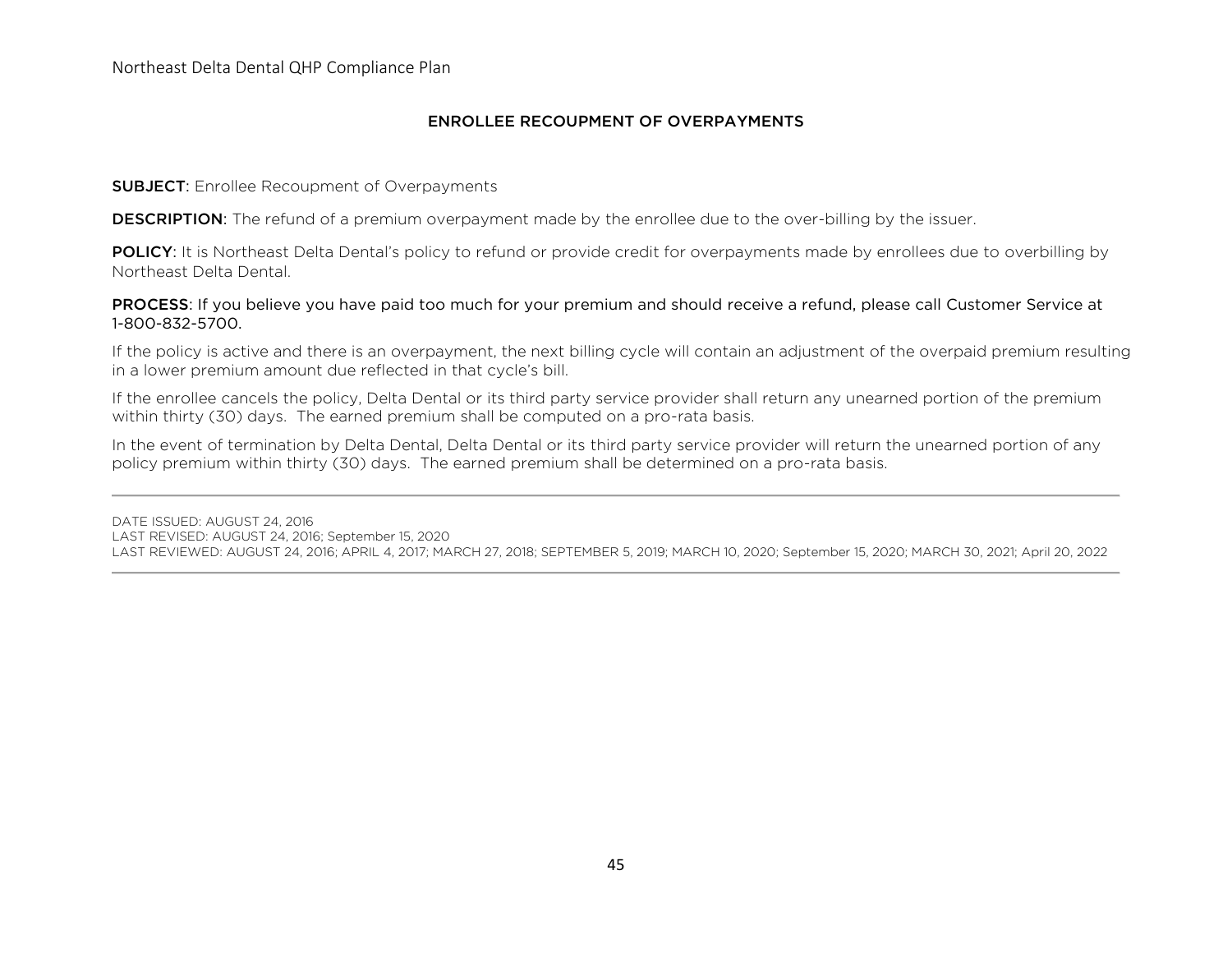## TERMINATION OF COVERAGE FOR QUALIFIED INDIVIDUALS

#### SUBJECT: Notice of termination to individuals

PURPOSE: To ensure notice of termination of coverage of an individual, including the effective date of termination, is sent to the individual promptly and without undue delay.

POLICY: It is Northeast Delta Dental's policy to notify individuals of termination of coverage, and to provide the effective date of and reason for such termination, to the individual promptly and without undue delay.

**PROCESS:** The following is the process for notifying individuals of termination:

- 1. Encara receives 834 file from CMS, which notifies Encara of terminated individuals.
- 2. Encara transmits the 834 file to Northeast Delta Dental.
- 3. Northeast Delta Dental promptly notifies individual of termination, including the effective date of and reason for such termination.
- 4. Termination records are retained electronically at Northeast Delta Dental.

DATE ISSUED: APRIL 8, 2016 LAST REVISED: APRIL 8, 2016 LAST REVIEWED: APRIL 8, 2016; APRIL 4, 2017; MARCH 27, 2018; SEPTEMBER 5, 2019; MARCH 10, 2020; MARCH 30, 2021; April 20, 2022

References: [§ 156.270\(a\); § 156.270\(b\)](https://www.law.cornell.edu/cfr/text/45/156.270)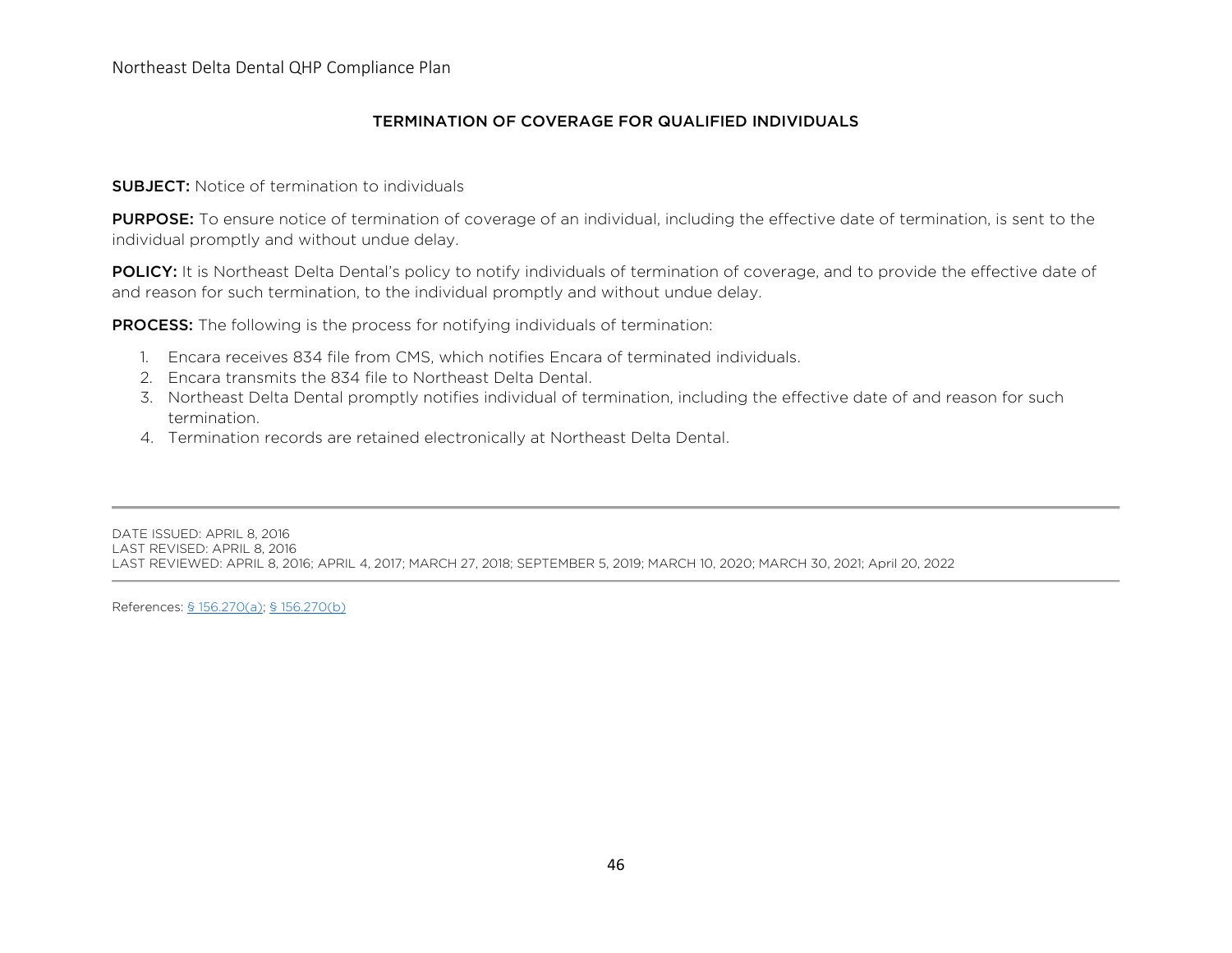## TERMINATION OF COVERAGE FOR QUALIFIED INDIVIDUALS (GRACE PERIODS AND CLAIMS PENDING)

**SUBJECT:** Termination for Non-Payment of Premium

**PURPOSE:** To ensure compliance with the termination of coverage for non-payment of premiums requirements set forth by § 155.430.

**POLICY:** It is Northeast Delta Dental's policy to include grace period consideration of three (3) consecutive months for enrollees receiving advance payments of the premium tax credits and enrollees in similar circumstances under the condition that the enrollee has previously paid at least one full month's premium during the benefit year. The grace period is for enrollees who fail to pay their premium by the due date but before coverage is terminated. Northeast Delta Dental extends this policy to include the payment of all appropriate claims for services rendered to the enrollee during the first month of the grace period with the understanding that claims in the second and third months of the grace period may have a pending status. Those claims with a pending status will be the enrollee's responsibility unless all outstanding premiums are paid by the end of the grace period.

PROCESS: When it is determined that an enrollee enters the three (3) month grace period for non-payment of premium, Northeast Delta Dental will:

1.) Pay all appropriate claims for services rendered to the enrollee during the first month of the grace period.

- a. During the second and third months of the grace period, claims will be held in a pending status.
- 2.) Notify HHS and the enrollee of the delinguency of premium.
- 3.) Notify providers of the possibility for denied claims when an enrollee is in the second and third months of the grace period.
- 4.) Continue to collect advance payments of the premium tax credit on behalf of the enrollee from the Department of Treasury.
	- a. Collected advance payments of the premium tax credit paid on behalf of the enrollee for the second and third months of the grace period must be returned; and the enrollee must be terminated if the enrollee exhausts the grace period without paying all outstanding premiums.
	- b. The termination date for an enrollee that has exhausted the grace period without paying all outstanding premiums will the last day of the first month of the three month grace period in accordance with [§ 155.430\(d\)\(4\).](https://www.law.cornell.edu/cfr/text/45/155.430)

5.) Maintain records of termination in accordance with § 155.430(c).

DATE ISSUED: APRIL 8, 2016 LAST REVISED: APRIL 8, 2016; SEPTEMBER 5, 2019 LAST REVIEWED: APRIL 8, 2016; APRIL 4, 2017; MARCH 27, 2018; SEPTEMBER 5, 2019; MARCH 10, 2020; MARCH 30, 2021; April 20, 2022

References: [§ 156.270\(c\);](https://www.law.cornell.edu/cfr/text/45/156.270) [§ 156.270 \(d\), § 156.270 \(e\), § 156.270\(f\); § 156.270 \(g\); § 156.270\(h\); § 156.270\(i\),](https://www.law.cornell.edu/cfr/text/45/156.270) [§ 155.430\(d\)](https://www.law.cornell.edu/cfr/text/45/155.430)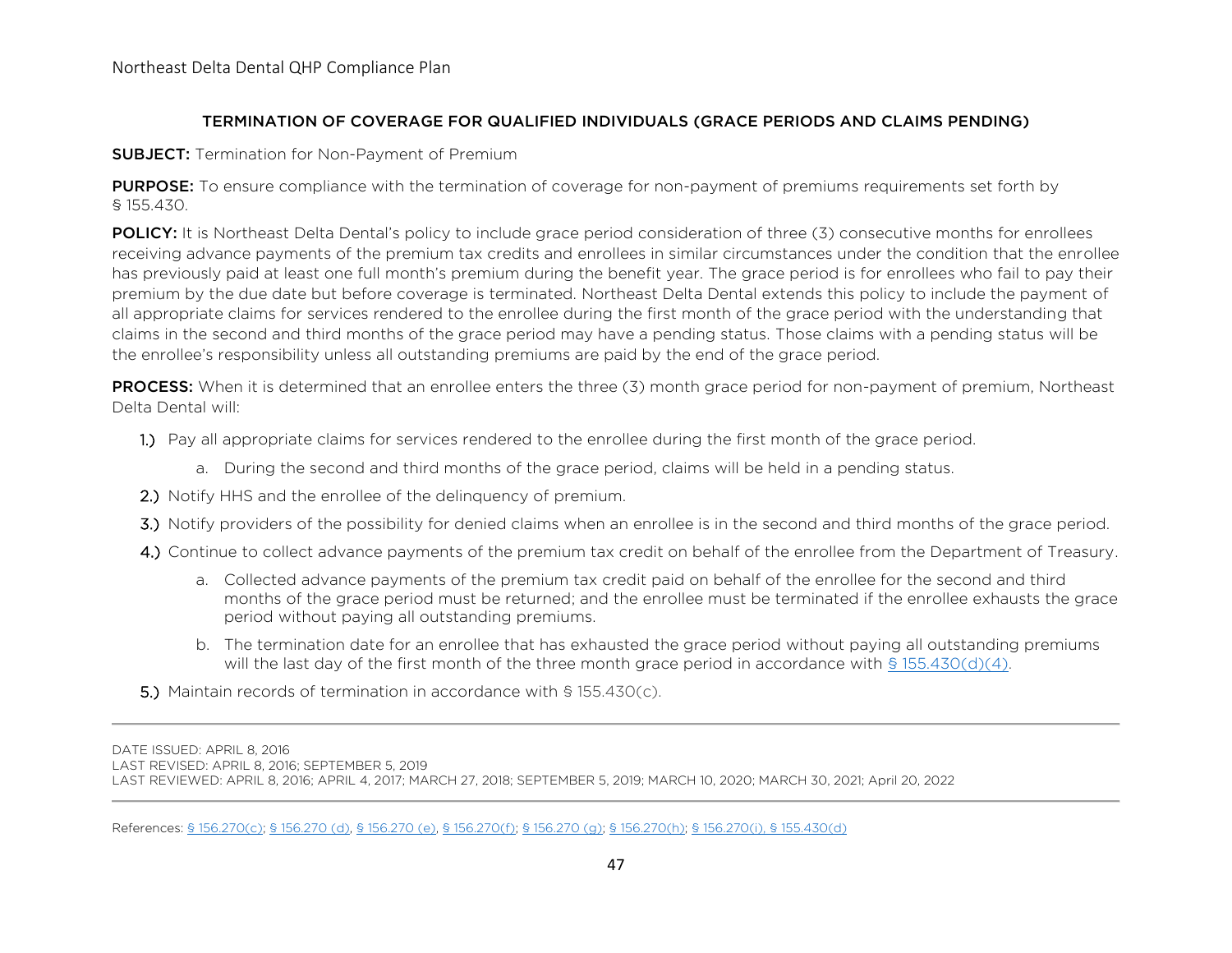## MEDICAL NECESSITY, PRIOR AUTHORIZATION AND PREDETERMINATION OF BENEFITS

**SUBJECT:** Medical Necessity, Prior Authorization and Predetermination of Benefits

**PURPOSE:** To ensure transparency with enrollees regarding Medical Necessity, Prior Authorization and Predetermination of Benefits.

POLICY: It is Northeast Delta Dental's policy to ensure transparency with enrollees regarding Medical Necessity, Prior Authorization and Predetermination of Benefits.

Northeast Delta Dental will determine Medical Necessity of services in accordance with an enrollee's benefit plan. Medical necessity is care that is reasonable, necessary, and appropriate, based on evidence-based clinical standards of care. Some services may be subject to review for medical necessity.

Prior authorization is required for certain procedures including Medically Necessary Orthodontics. This is a review of the dentist's treatment plan before the services can be performed. If an enrollee fails to obtain the proper Prior Authorization, it can result in the denial of services.

Separate from a Prior Authorization, Northeast Delta Dental encourages enrollees to request a Predetermination of Benefits for any procedure that is considered to be other than brief or routine. A Predetermination of Benefits provides an estimate of what Northeast Delta Dental will pay for the services based on information available at the time the Predetermination of Benefits is completed. A Predetermination of Benefits is NOT the same as a Prior Authorization and it is not a guarantee of payment as the benefit information may change between the time the Predetermination of Benefits is completed and the time the service is performed.

## PROCESS: MEDICAL NECESSITY AND PRIOR AUTHORIZATION

- The dentist performing services will request a Prior Authorization for certain treatment including orthodontics.
- Northeast Delta Dental will review the request and any provided documentation supporting Medical Necessity.
- Northeast Delta Dental may request additional supporting documentation, x-rays and charting in order to determine Medical Necessity.
- Northeast Delta Dental will send to the subscriber and the dental office an approval or denial of the Prior Authorization based on the determination of Medical Necessity no later than fifteen days after all required information is received.

## PROCESS: PREDETERMINATION OF BENEFITS

- The dentist performing services will request a Predetermination of Benefits for services other than brief or routine to determine the cost of services being paid by both Northeast Delta Dental and by the enrollee.
- Northeast Delta Dental will review the request and any provided documentation.
- Northeast Delta Dental may request additional supporting documentation, x-rays and charting as needed.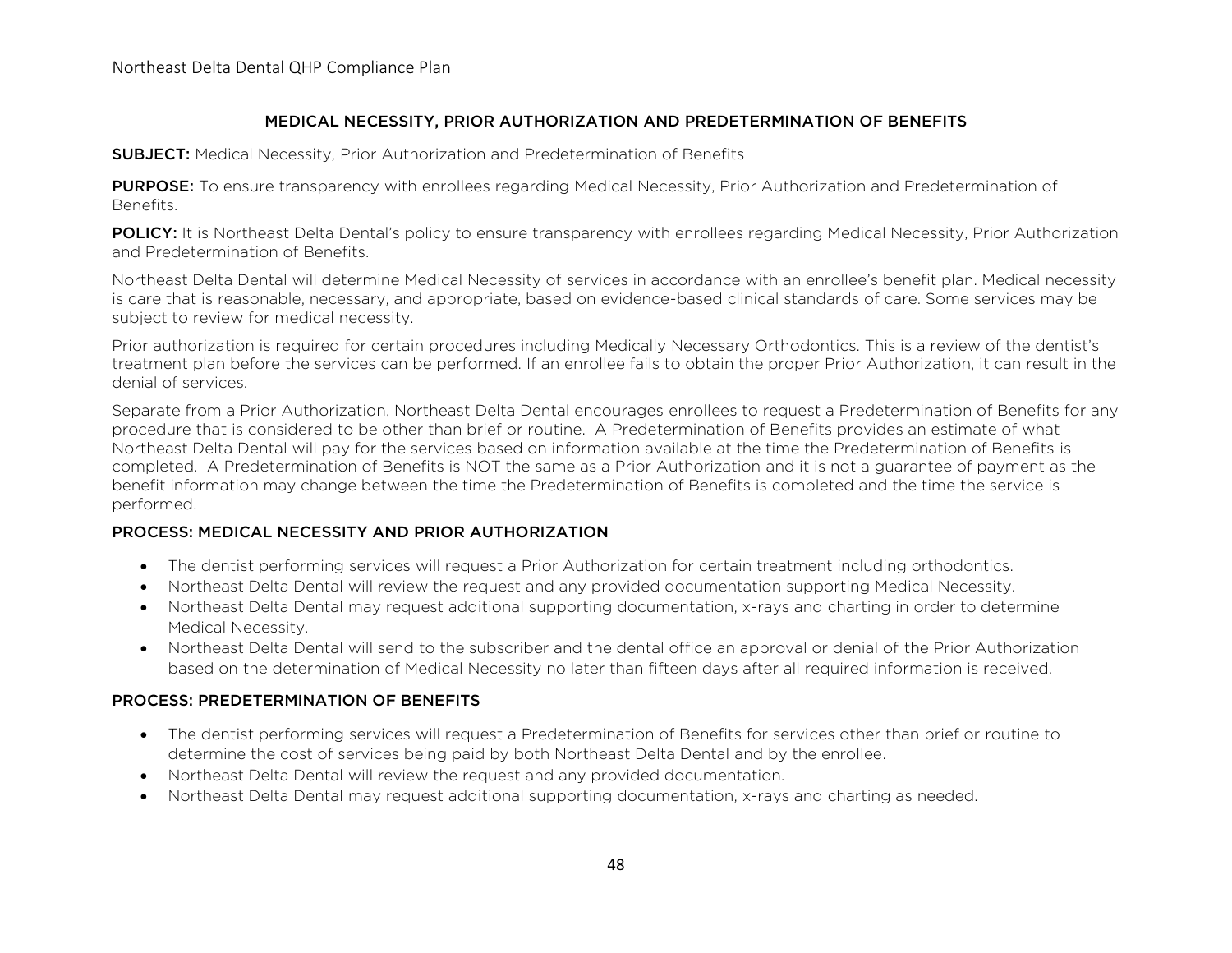# Northeast Delta Dental QHP Compliance Plan

• Northeast Delta Dental will send to the subscriber and the dental office the Predetermination of Benefits based on the information available at the time the Predetermination of Benefits is completed.

DATE ISSUED: SEPTEMBER 5, 2019 LAST REVISED: SEPTEMBER 5, 2019; JULY 15, 2020 LAST REVIEWED: SEPTEMBER 5, 2019; MARCH 10, 2020; JULY 15, 2020; MARCH 30, 2021; April 20, 2022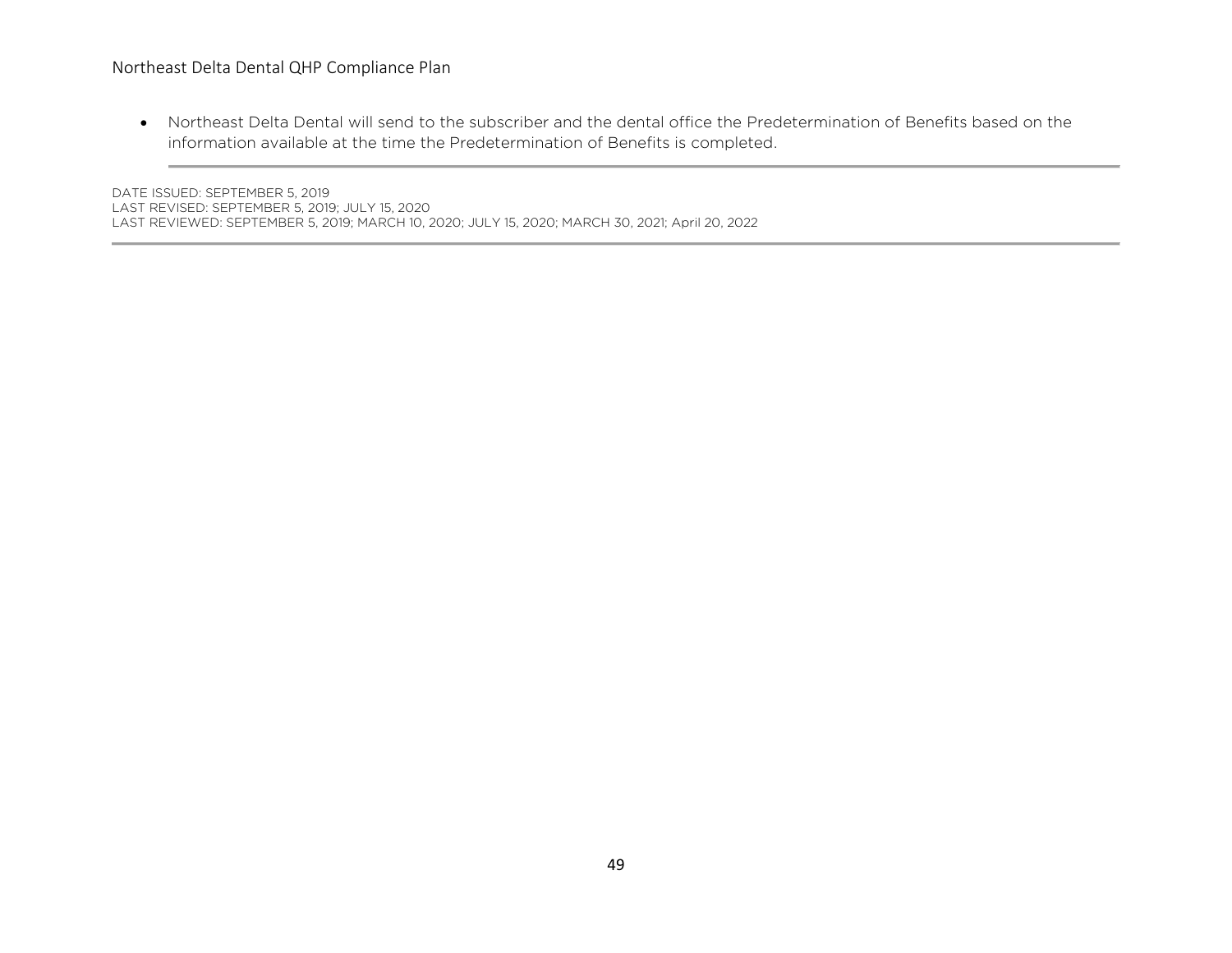## NON-RENEWAL AND DISCONTINUATION OF QHPs

SUBJECT: Non-renewal and Discontinuation of QHP Certified Plans

PURPOSE: To ensure compliance with the notification standards for non-renewal or discontinuation of QHP Certified plans, in accordance with 45 CFR § 156.290.

POLICY: It is Northeast Delta Dental's policy to adhere to and be in compliance with notification standards for non-renewal or discontinuation of QHP Certified plans as outlined below.

PROCESS: When Northeast Delta Dental no longer offers a QHP Certified plan, it will notify the Exchange of non-renewal or discontinuation by:

- 1. Sending notification to the Exchange of its decision prior to the beginning of the recertification process and procedures adopted by the exchange in accordance with §155.1075.
- 2. Fulfill its obligation to cover benefits for each enrollee through the end of the plan or benefit year.
- 3. Fulfill data reporting obligations from the last plan or benefit year of the certification.
- 4. Provide notice to enrollees in accordance with § 156.290.
- 5. Terminate coverage for enrollees in the QHP in accordance with § 156.270:
	- a. If decertification is initiated by the Exchange, enrollees are terminated only after the enrollees have an opportunity to enroll in other coverage.

DATE ISSUED: APRIL 8, 2016 LAST REVISED: APRIL 8, 2016; MARCH 27, 2018 LAST REVIEWED: APRIL 8, 2016; APRIL 4, 2017; MARCH 27, 2018; SEPTEMBER 5, 2019; MARCH 10, 2020; MARCH 30, 2021; April 20, 2022

References: [45 CFR § 156.290;](https://www.law.cornell.edu/cfr/text/45/156.290) § 156.1255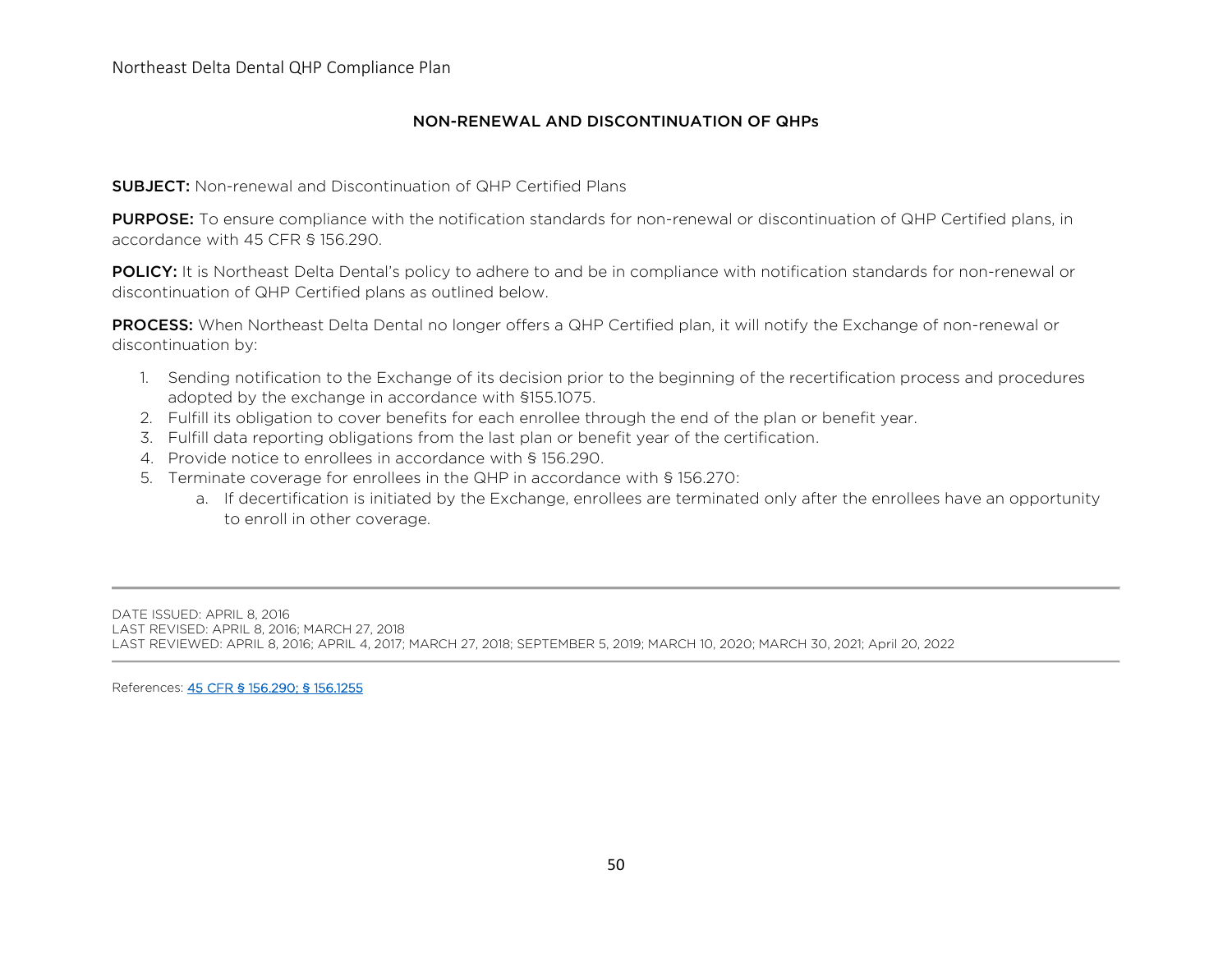## MAINTENANCE OF RECORDS

SUBJECT: Record Maintenance for Federally Facilitated Exchanges

PURPOSE: To maintain all financial records and documents relating to plans and plan benefits and communications with enrollees (whether paper, electronic, or other media) for a period of ten (10) years.

POLICY: It is Northeast Delta Dental's policy to maintain all documents and records (whether paper, electronic, or other media) relating to financial records, plan benefits documents and communications with enrollees for a period of ten (10) years.

DATE ISSUED: APRIL 8, 2016 LAST REVISED: APRIL 8, 2016; APRIL 4, 2017 LAST REVIEWED: APRIL 8, 2016; APRIL 4, 2017; MARCH 27, 2018; SEPTEMBER 5, 2019; MARCH 10, 2020; MARCH 30, 2021; April 20, 2022

References: [§156.705\(a\), § 156.705\(c\),](https://www.law.cornell.edu/cfr/text/45/156.705) [§ 155.1210](https://www.law.cornell.edu/cfr/text/45/155.1210)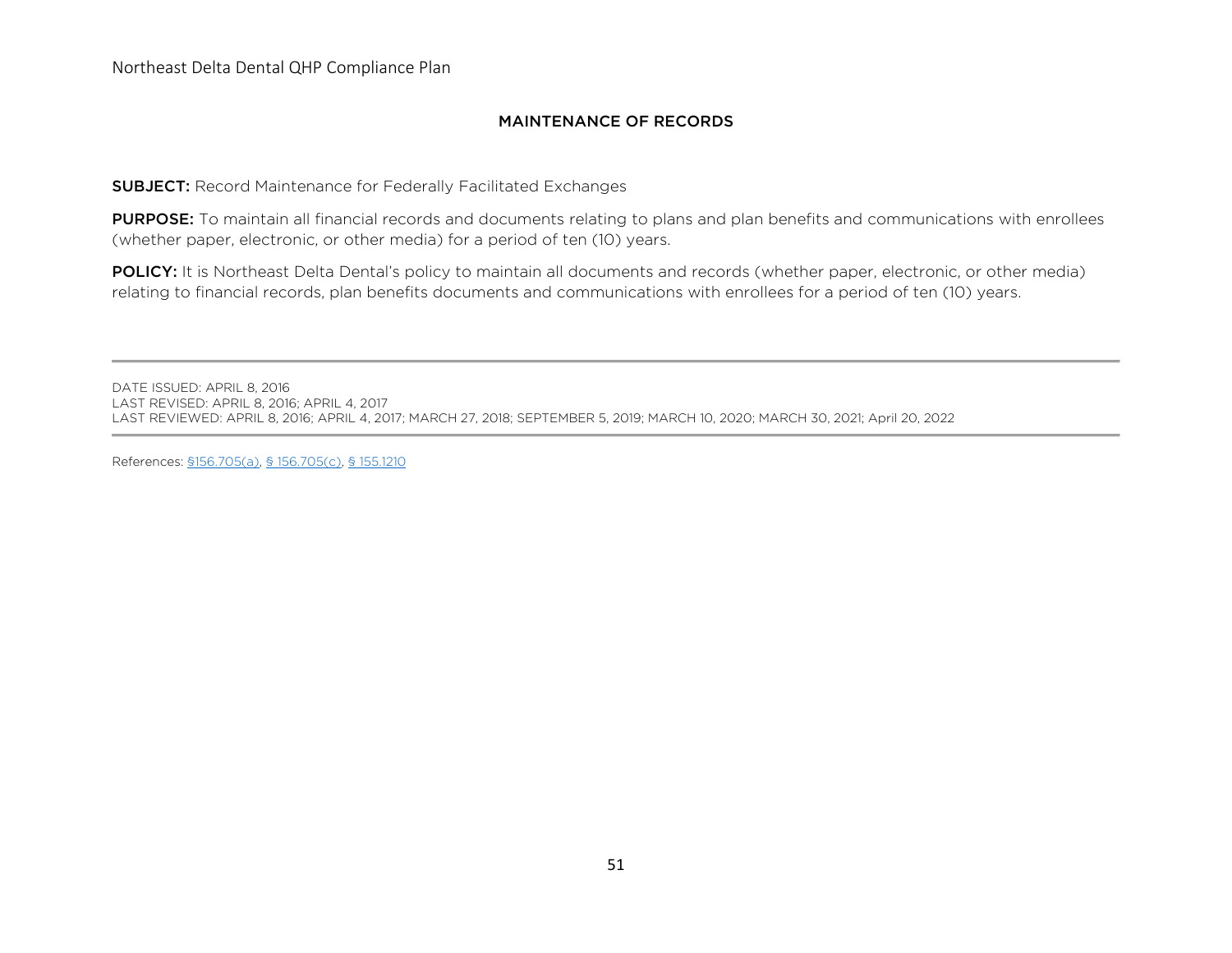## HANDLING OF HEALTH INSURANCE CASEWORK SYSTEM (HICS)

**SUBJECT:** Handling of Health Insurance Casework System (HICS)

**PURPOSE:** To ensure that subscribers receive an expedient resolution to issues related to their enrollment.

POLICY: It is Northeast Delta Dental's policy to investigate HICS cases and provide resolution to issues related to enrollment within the appropriate and required time of 72 hours for Level 1 (urgent) cases and 15 calendar days for Level 2 cases.

PROCESS: When Northeast Delta Dental receives notification from CMS of a HICS case:

- 1. The NEDD employee assigned to the case will investigate the case in NEDD's system. If NEDD requires additional information, it will contract the subscriber by phone. If NEDD is unable to reach the subscriber by phone during their investigative process, NEDD will send a written request for information by mail and notate the HICS System.
- 2. If NEDD can resolve the issue upon first investigation, it will resolve the issue and send a mailed notification of the resolution to the subscriber and update the HICS Casework System. If NEDD cannot resolve the issue upon initial investigation, NEDD will reach out to Encara (NEDD's Third Party Administrator) to assist in the investigation.
- 3. If Encara can resolve the issue, it will either respond to NEDD with instructions on moving forward; or resolve the issue and notify the subscriber by mail and send NEDD a notification of resolution so that NEDD can update the HICS Casework System.
- 4. If the issue cannot be resolved by either NEDD or Encara, the case is then sent to XOSC Helpdesk through CMS. If no resolution can be accomplished, the case is then referred to first the caseworker and ultimately, the case manager, if necessary.

DATE ISSUED: APRIL 8, 2016 LAST REVISED: APRIL 8, 2016 LAST REVIEWED: APRIL 8, 2016; APRIL 4, 2017; MARCH 27, 2018; SEPTEMBER 5, 2019; MARCH 10, 2020; MARCH 30, 2021; April 20, 2022

References: [§ 156.1010\(b\); § 156.1010\(d\); § 156.1010\(f\)](https://www.law.cornell.edu/cfr/text/45/156.1010)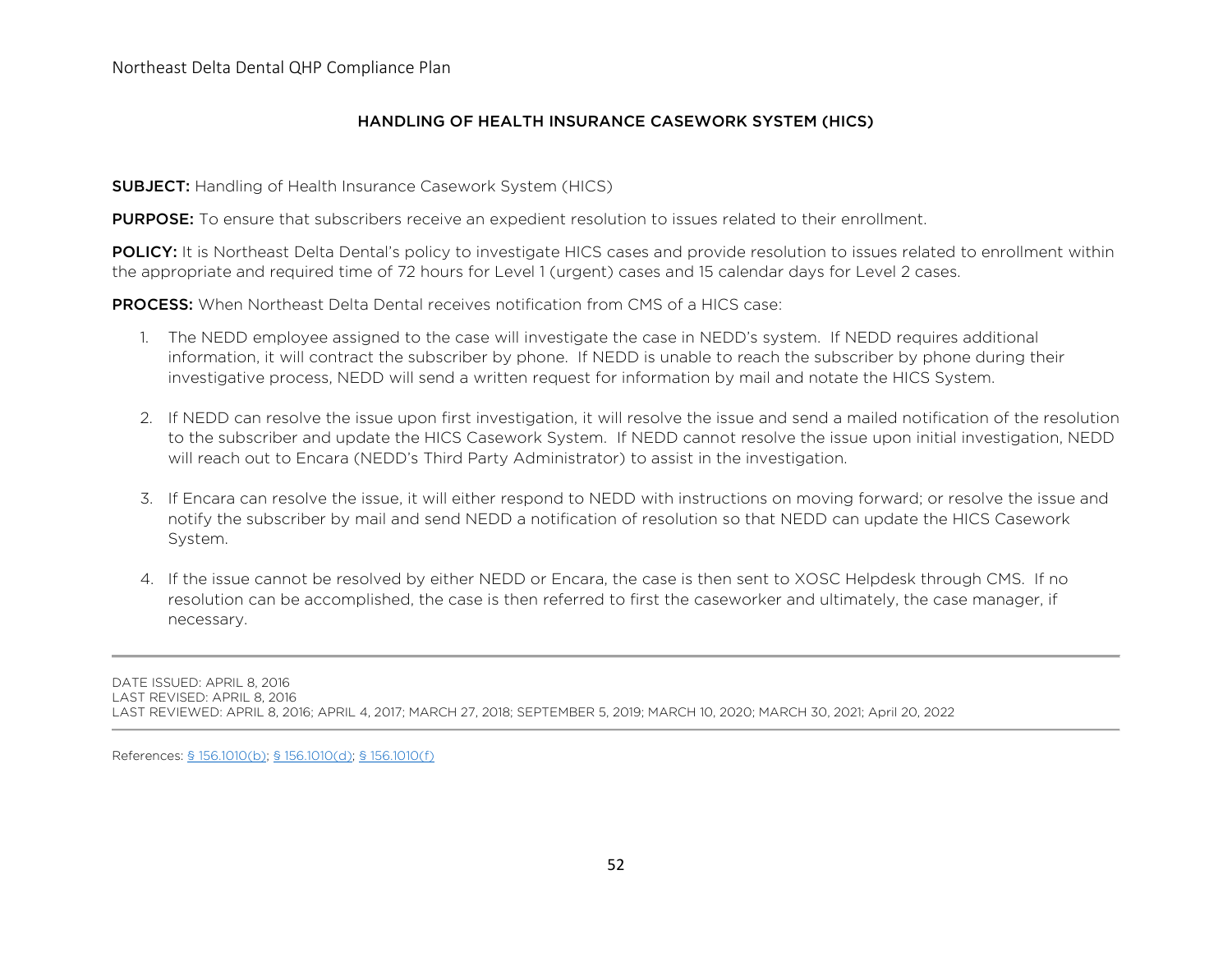## OTHER NOTICES FOR SPECIAL ENROLLMENT PERIODS

SUBJECT: Notice requirements for Special Enrollment Period material or benefit display errors.

PURPOSE: To ensure that enrollees receive notice within 30days of correction of any material or benefit display errors and the enrollee's eligibility for a Special Enrollment Period.

POLICY: It is Northeast Delta Dental's policy to notify enrollees within 30days of correction of any material or benefit display errors and the enrollee's eligibility for a Special Enrollment Period in accordance with 45 CFR § 156.1256.

PROCESS: When there is an error in material or benefit display and the enrollee's eligibility for a Special Enrollment Period, Northeast Delta Dental will notify the enrollee within 30 days after receiving notice from the FFE that the error has been fixed.

DATE ISSUED: APRIL 10, 2017 LAST REVISED: APRIL 10, 2017; MARCH 27, 2018 LAST REVIEWED: APRIL 10, 2017; MARCH 27, 2018; SEPTEMBER 5, 2019; MARCH 10, 2020; MARCH 30, 2021; April 20, 2022

References: [§ 156.1256](https://www.law.cornell.edu/cfr/text/45/156.1010)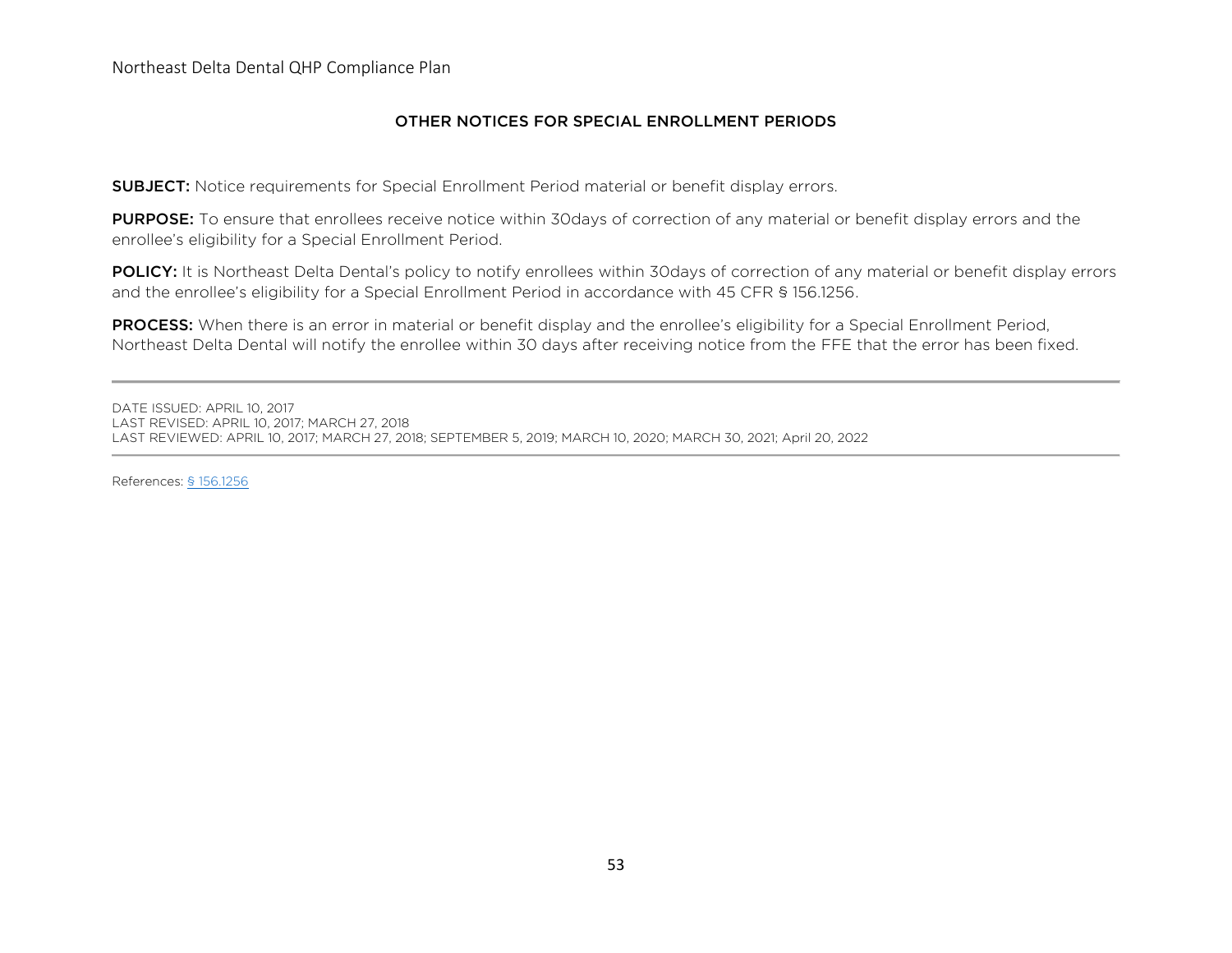## Information on Explanations of Benefits (EOBs)

### **SUBJECT:** Information on Explanations of Benefits (EOB)

**DESCRIPTION:** An Explanation of Benefits (EOB) is a statement an issuer sends to the enrollee to explain what treatments and/or services were paid or denied on an enrollee's behalf, the issuer's payment, and the enrollee's financial responsibility pursuant to the terms of the policy.

POLICY: It is Northeast Delta Dental's policy to provide an Explanation of Benefits (EOB) to the subscriber in response to a claim received and adjudicated in accordance with the plan's benefit design. Northeast Delta Dental will remit such Explanation of Benefits within thirty (30) days of receipt of clean written claims and within (15) days of clean electronic claims.

**PROCESS:** In reviewing your Explanation of Benefits, please review from top to bottom and left to right:

- The *Subscriber Name* and *Subscriber ID Number*, which should match what is on your identification card;
- The *Total Fee Submitted* reflects the total cost of services charged to Northeast Delta Dental by the dentist.
- The *Total Patient Payment to Provider* reflects the amount you owe to the dentist.
- The *Total Plan Payment* reflects the amount Northeast Delta Dental paid to the dentist on your behalf.
- The *Group Number* and *Sublocation Number* identify the group with which you are associated.
- The *Notices* describes important information about requesting a review of denied claims and the dispute process.
- The *Claim Information* gives a detailed breakdown of services performed. The top line of this section describes the claim number assigned to the claim, the patient's name (the member of the family who received services), the patient's date of birth, and the provider name (the dentist who performed the services). The detailed information from left to right (as shown in the image below) may include:
	- a tooth number (if applicable);
	- a date of service which is the date on which the service was performed:
	- a procedure number or code which identifies the service performed;
	- a description of the service performed;
	- the amount submitted by the provider for that particular service;
	- the amount approved (which is the fee the provider has agreed to accept for this service);
	- the amount allowed (which is the amount Northeast Delta Dental will consider for the service based on the plan design and provider status);
	- the Applied to Deductible (which is the amount allowed that will be applied toward the deductible);
	- the Plan Co-Pay % (which is the benefit class under which the service is listed such as Diagnostic and Preventive 100%);
	- the OV Co-Pay, if applicable (the Office Visit Copayment amount is based on the structure of the plan);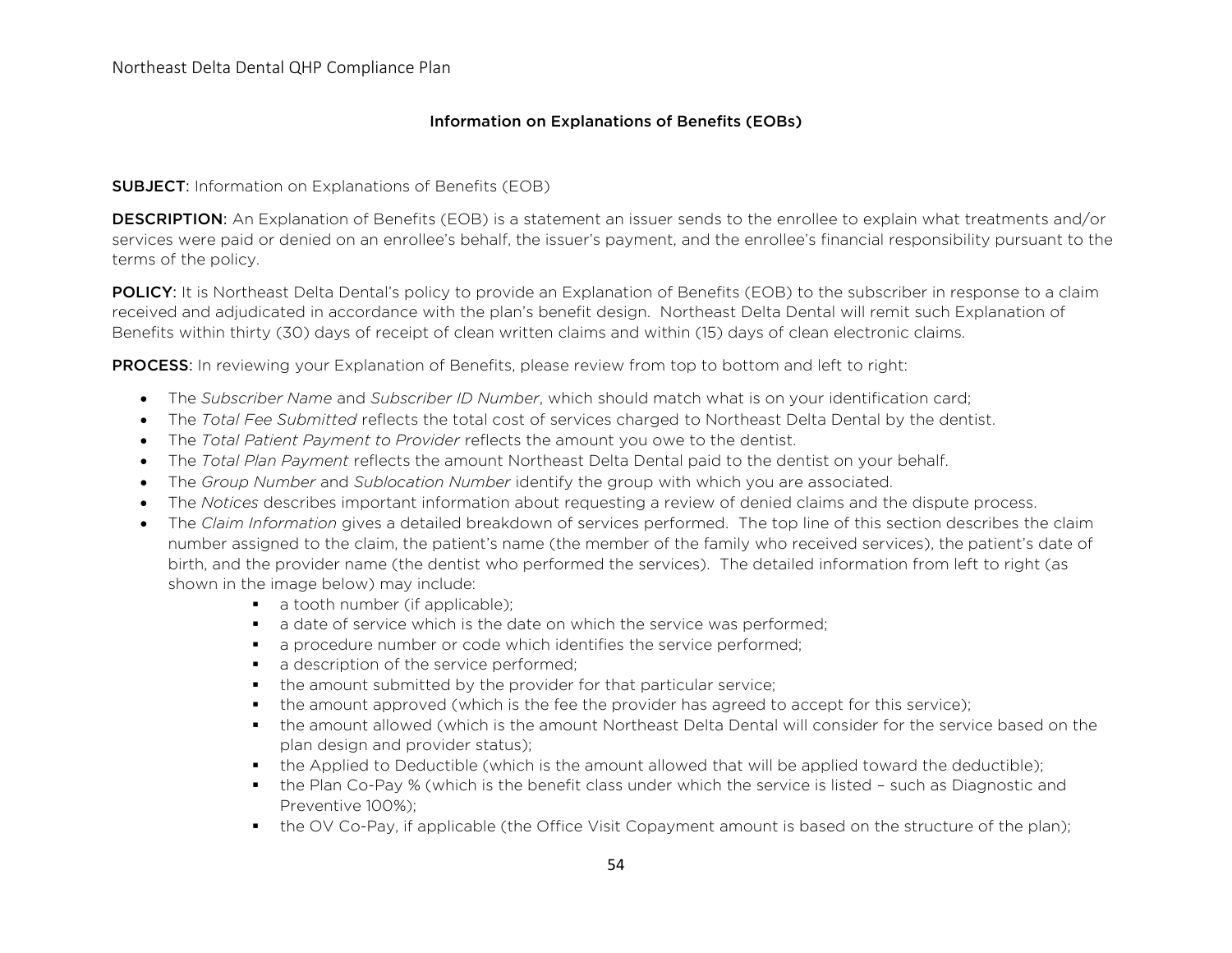- the Patient Payment is the amount the patient is responsible for, including any applicable deductibles and office visit co-payments.;
- the Plan Payment is the amount Northeast Delta Dental has paid on your behalf, the total of which should match the Total Plan Payment amount above;
- the Processing Policy is the code assigned to describe the reason for denial (which is described in more detail under Processing Policies).

| TOOTH | DATE OF        |     | PROC. DESCRIPTION OF SERVICE | AMOUNT           | AMOUNT          | <b>AMOUNT</b> | APPLIED TO | PLAN              | o٧ | PATIENT        | PLAN    | PROCESSING |  |
|-------|----------------|-----|------------------------------|------------------|-----------------|---------------|------------|-------------------|----|----------------|---------|------------|--|
| NO.   | <b>SERVICE</b> | NO. |                              | <b>SUBMITTED</b> | <b>APPROVED</b> | ALLOWED       | DEDUCT.    | CO-PAY %   CO-PAY |    | <b>PAYMENT</b> | PAYMENT | POLICY     |  |
| 21    | 05-02-2016     |     | D1351 Sealant                | \$45.00          | \$45.00         | \$45.00       | \$.00      | 100               |    | \$.00          | \$45.00 |            |  |
| 29    | 05-02-2016     |     | D1351 Sealant                | \$45.00          | \$45.00         | \$45.00       | \$.00      | 100               |    | \$.00          | \$45.00 |            |  |
| 28    | 05-02-2016     |     | D1351 Sealant                | \$45.00          | \$45.00         | \$45.00       | \$.00      | 100               |    | \$.00          | \$45.00 |            |  |
|       | 05-02-2016     |     | D1206 Fluoride Varnish       | \$50.00          | \$34.00         | \$34.00       | \$.00      | 100               |    | \$.00          | \$34.00 |            |  |
|       | 05-02-2016     |     | D1110 Prophylaxis-adult      | \$110.00         | \$81.00         | \$81.00       | \$.00      | 100               |    | \$.00          | \$81.00 |            |  |
|       | 05-02-2016     |     | D0431 Prediagnostic test     | \$65.00          | \$47.00         | \$.00         | \$.00      |                   |    | \$47.00        | \$.00   | 338        |  |
|       | 05-02-2016     |     | D0274 Bitewings-four images  | \$74.00          | \$57.00         | \$57.00       | \$.00      | 100               |    | $\$.00$        | \$57.00 |            |  |
|       |                |     |                              |                  |                 |               |            |                   |    |                |         |            |  |

- Processing Policies is a detailed description of any code listed above in the Processing Policy column.
- The notes at the bottom of the EOB gives further information regarding the dispute process and how to acquire further information on benefits and remaining maximum dollar amounts.

DATE ISSUED: AUGUST 24, 2016

LAST REVISED: AUGUST 24, 2016; SEPTEMBER 20, 2016

LAST REVIEWED: AUGUST 24, 2016; SEPTEMBER 20, 2016; APRIL 4, 2017; MARCH 27, 2018; SEPTEMBER 5, 2019; MARCH 10, 2020; MARCH 30, 2021; April 20, 2022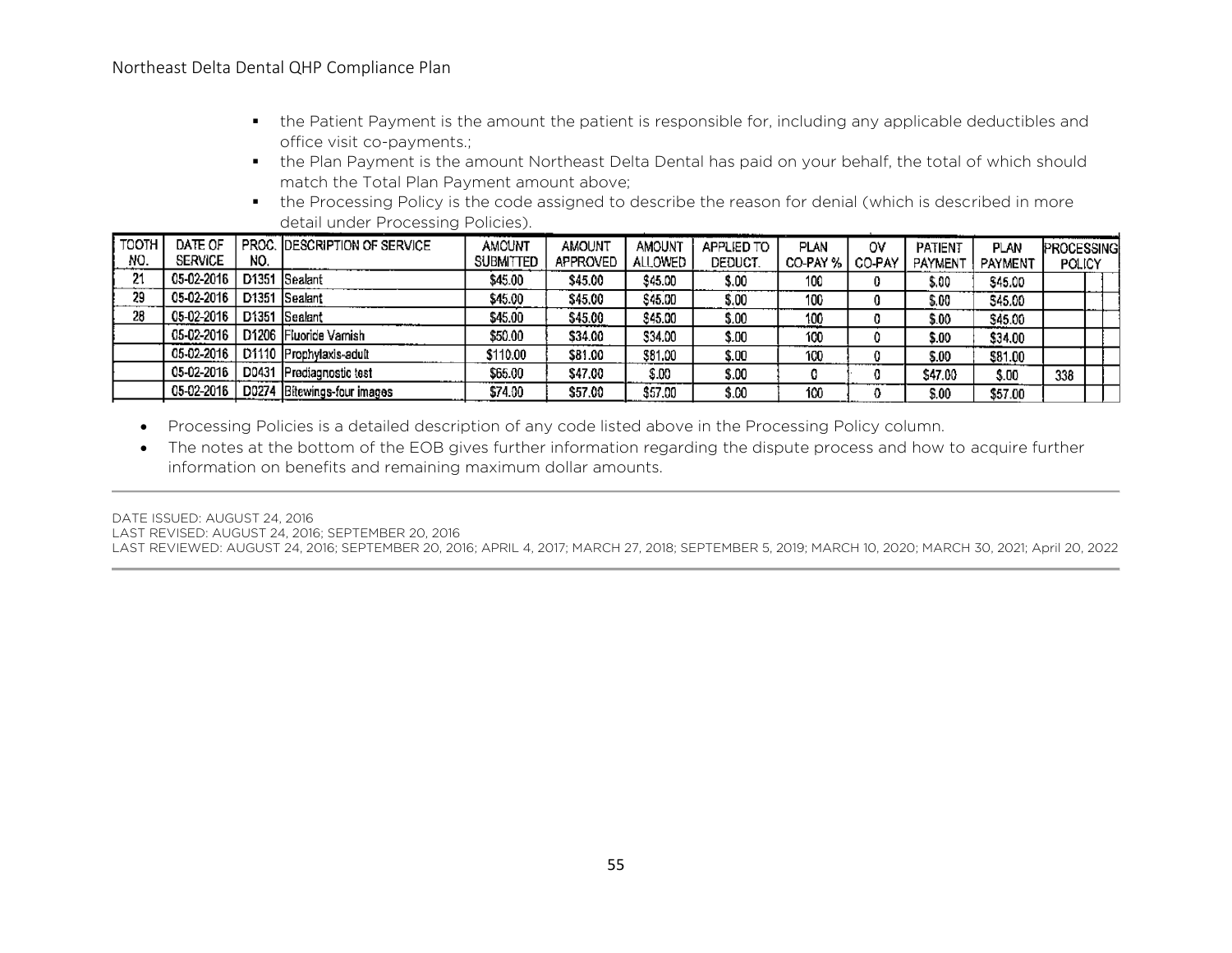## COORDINATION OF BENEFITS (COB)

#### **SUBJECT:** Coordination of Benefits (COB)

**DESCRIPTION:** Coordination of Benefits (COB) exists when an enrollee is also covered by another plan. Coordination of the benefits is the act of determining which of the plans will pay on the claim first.

POLICY: It is Northeast Delta Dental's policy to coordinate benefits in accordance with the guidelines set forth by NAIC and Northeast Delta Dental, in order to maximize the best use of the plan benefits on behalf of the enrollee.

PROCESS: When an Enrollee is covered under another health care program, the following rules shall be followed to establish the order of determining liability.

- 1. When only one plan has a Coordination of Benefits provision, the plan without such provision shall determine its benefits first.
- 2. The plan covering an Enrollee solely as an employee shall determine its benefits before the plan which covers the Enrollee solely as a Dependent.
- 3. The plan covering the Enrollee solely as a Dependent of the parent whose birthdate occurs earlier in a calendar year shall determine its benefits before the plan covering the Enrollee solely as a Dependent of the parent whose birthdate occurs later in a calendar year ("Birthday Rule"). A parent's year of birth is not relevant. If both parents have the same birthdate (month and day) the benefits of the plan which covered the parent longer are determined before those of the plan which covered the other parent for a shorter period of time. If the other health care program does not use the Birthday Rule, then that plan's provisions will determine the order of liability.
- 4. If paragraphs 1 through 4 above do not establish an order of benefit determination, the benefits of the plan which has covered the Enrollee for the longer period of time shall be determined first.
- 5. Dependent Child Covered Under More Than One Plan. Unless there is a court decree stating otherwise, plans covering a dependent child shall determine the order of benefits as follows.
	- a. For a dependent child whose parents are married or are living together.
		- 1. The plan of the parent whose birthday is earlier in the calendar year is the primary plan.
		- 2. If both parents have the same birthday, the plan that has covered the parent longest is the primary plan.
	- b. For a dependent child whose parents are divorced, separated or do not live together, whether or not they have ever been married.
		- 1. If a court decree states that one of the parents is responsible for the child's health care expenses or health care coverage and the plan of that parent has actual knowledge of those terms, that plan is primary. If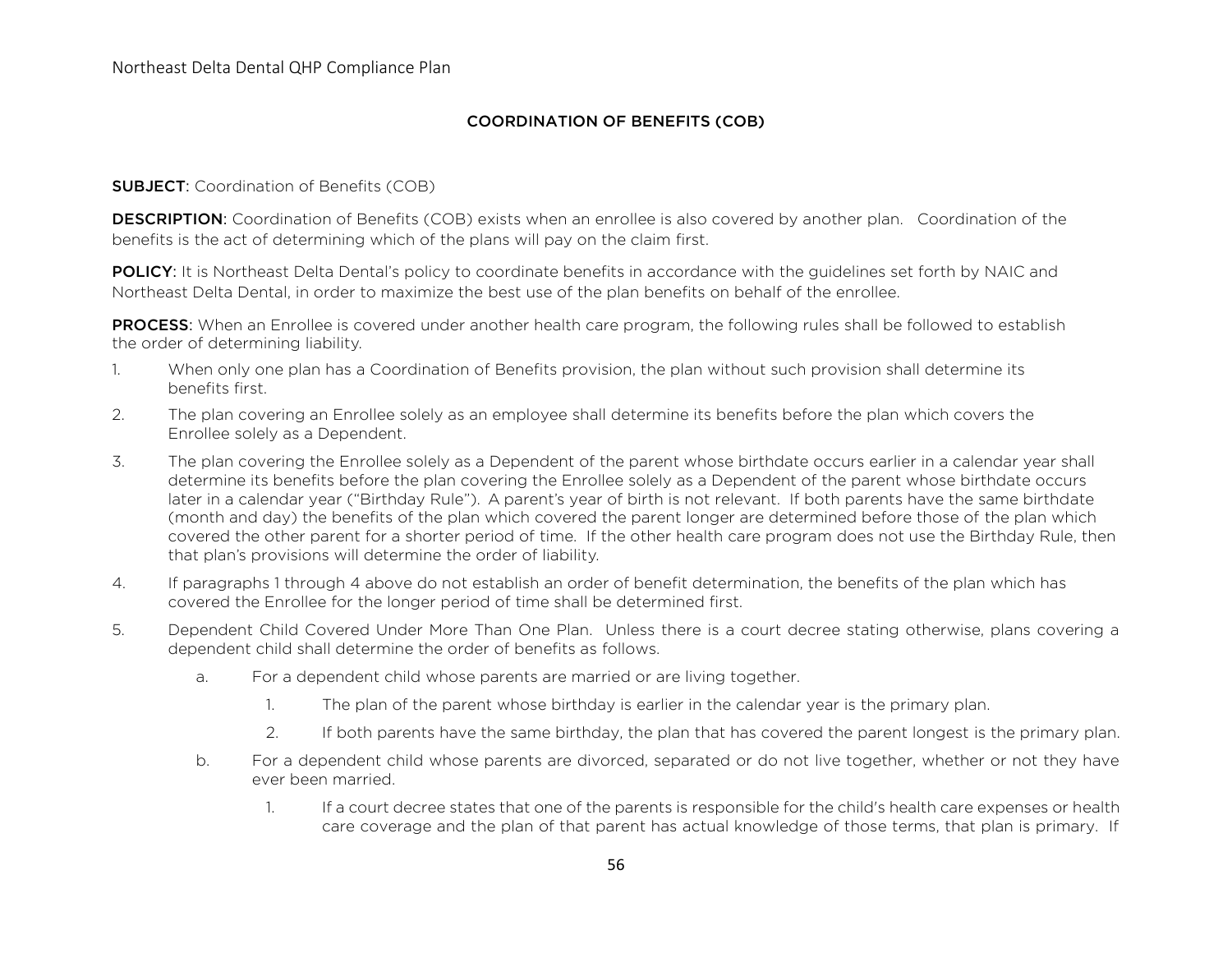the parent with responsibility has no health care coverage for the child's health care expenses, but that parent's spouse does, that parent's spouse's plan is the primary plan. This item shall not apply with respect to any plan year during which benefits are paid or provided before the entity has actual knowledge of the court decree provision.

- 2. If a court decree states that both parents are responsible for the child's health care expenses or health care coverage, the provisions of paragraph 5. a. shall determine the order of benefits.
- 3. If a court decree states that the parents have joint custody without specifying that one parent is responsible for the health care expenses or health care coverage of the child, the provisions paragraph 5. a. shall determine the order of benefits.
- 4. If there is no court decree allocating responsibility for the child's health care expenses or health care coverage, the order of benefits for the child are as follows:
	- (i) The plan covering the custodial parent;
	- (ii) The plan covering the custodial parent's spouse;
	- (iii) The plan covering the non-custodial parent; and then
	- (iv) The plan covering the non-custodial parent's spouse.
- c. For a child covered under more than one plan of individuals who are not the parents of the child, the order of benefits shall be determined under subparagraph a. or b. of this paragraph as if those individuals were parents of the child.

DATE ISSUED: AUGUST 24, 2016 LAST REVISED: AUGUST 24, 2016 LAST REVIEWED: AUGUST 24, 2016; APRIL 4, 2017; MARCH 27, 2018; SEPTEMBER 5, 2019; MARCH 10, 2020; MARCH 30, 2021; April 20, 2022